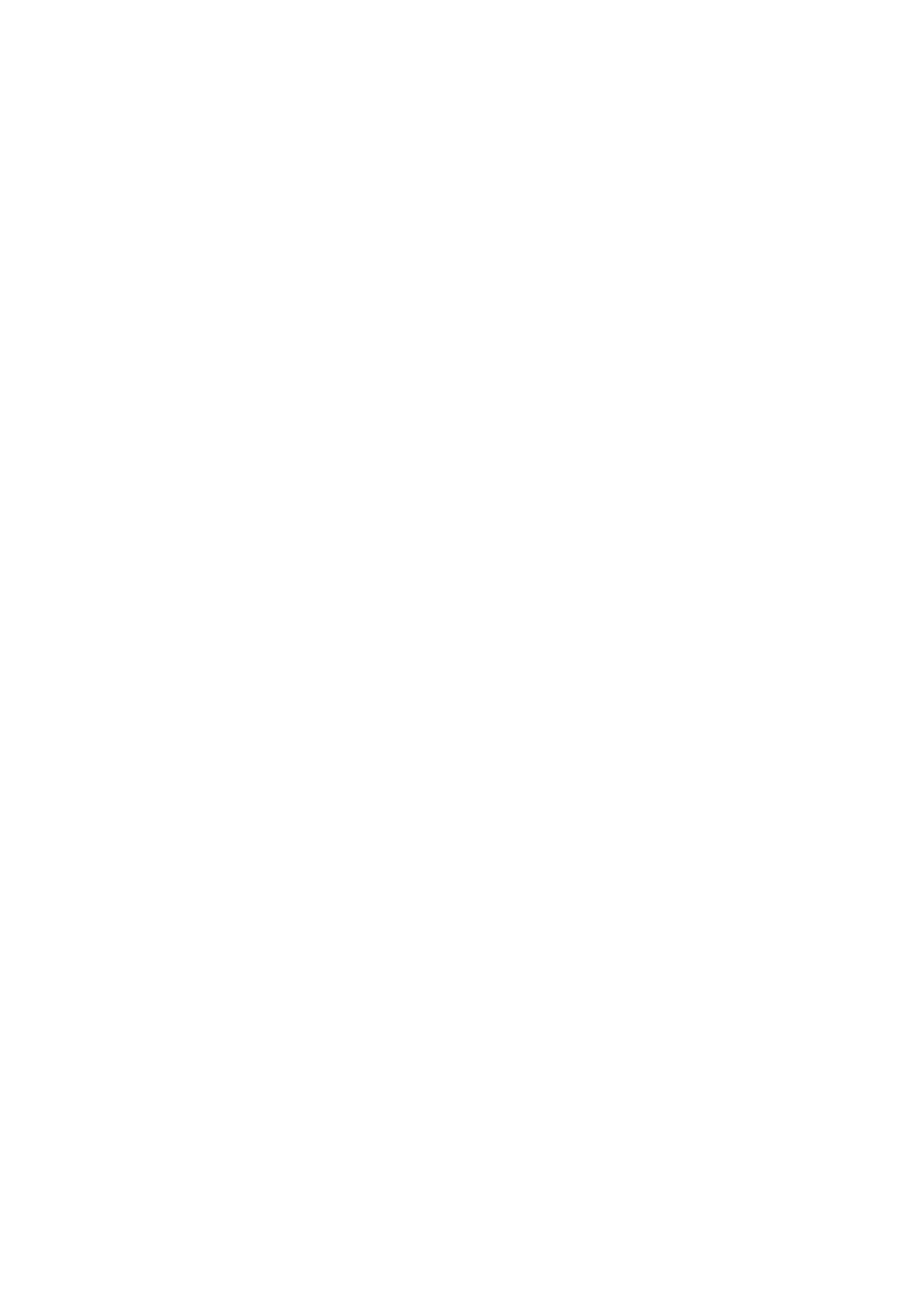

Brussels, 14.10.2005 COM(2005)484

# **Green Paper**

Improving the mental health of the population: Towards a strategy on mental health for the European Union



European Commission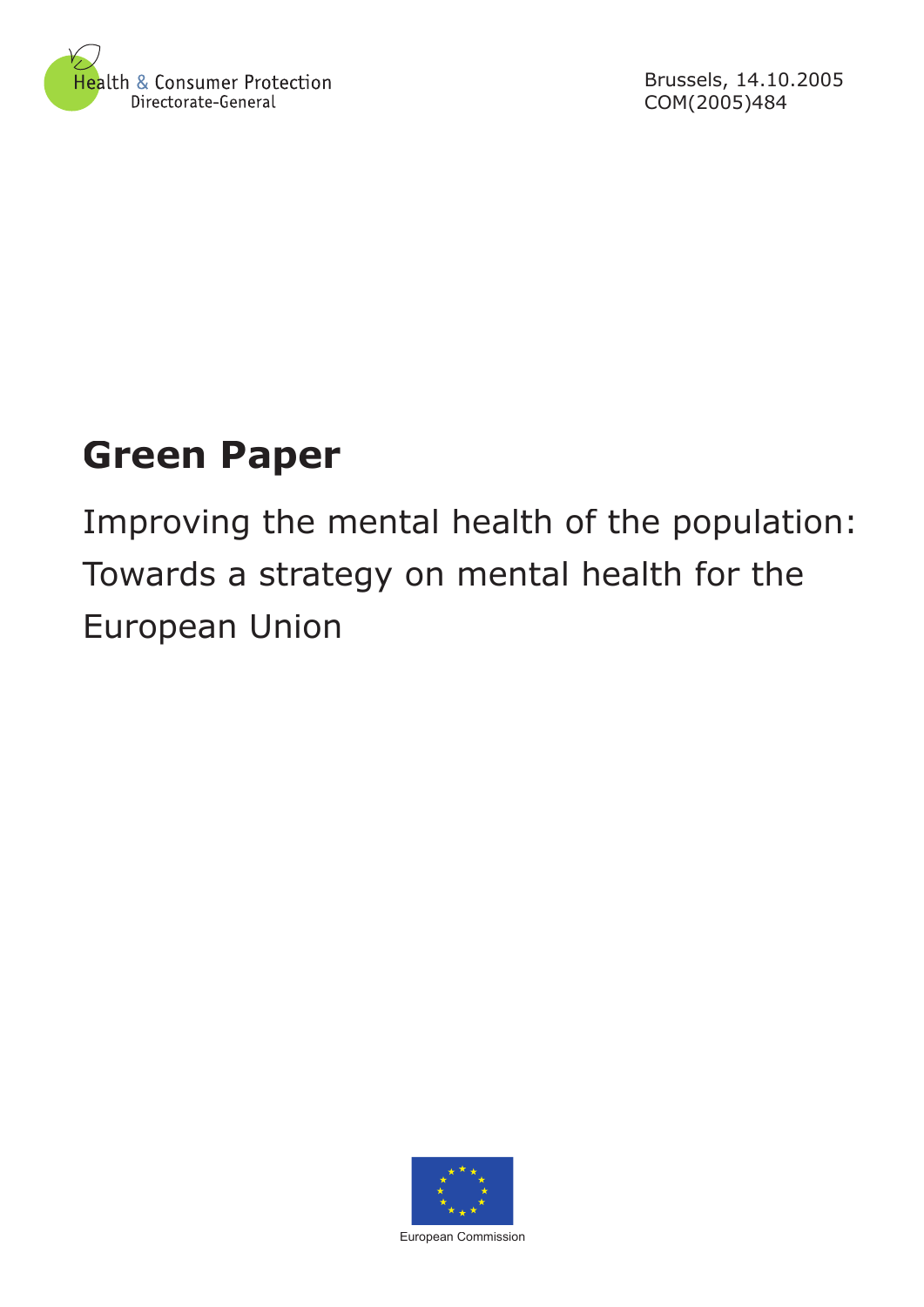Further information on the Health and Consumer Protection Directorate-General is available on the Internet at : *http://europa.eu.int/comm/dgs/health\_consumer/index\_en.htm*

© European Communities, 2005

Reproduction is authorised provided the source is acknowledged.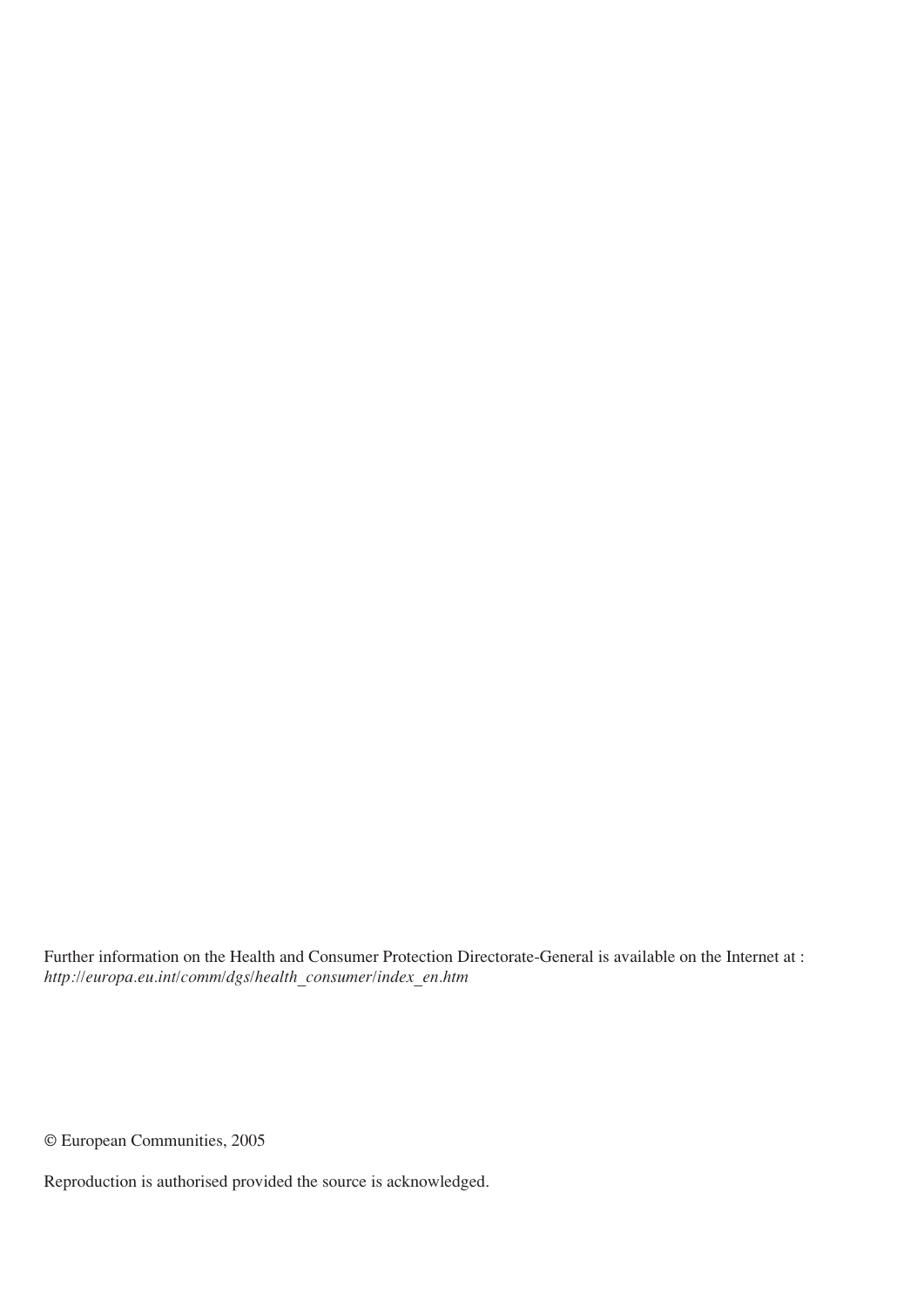# **TABLE OF CONTENTS**

| 1.     |                                                                                        |
|--------|----------------------------------------------------------------------------------------|
| 2.     |                                                                                        |
| 3.     |                                                                                        |
| 4.     |                                                                                        |
| 4.1.   | The European Community, its mandate and activities in the field of mental health  5    |
| 4.2.   |                                                                                        |
| 5.     |                                                                                        |
| 6.     |                                                                                        |
| 6.1.   | Promoting mental health and addressing mental ill health through preventive action 8   |
| 6.1.1. |                                                                                        |
| 6.1.2. |                                                                                        |
| 6.2.   | Promoting the social inclusion of mentally ill or disabled people and protecting their |
| 6.3.   |                                                                                        |
| 7.     | A consultation process for the development of an EU-strategy on mental health  12      |
| 7.1.   |                                                                                        |
| 7.2.   |                                                                                        |
| 7.3.   | Developing an interface between policy and research on mental health  13               |
| 8.     |                                                                                        |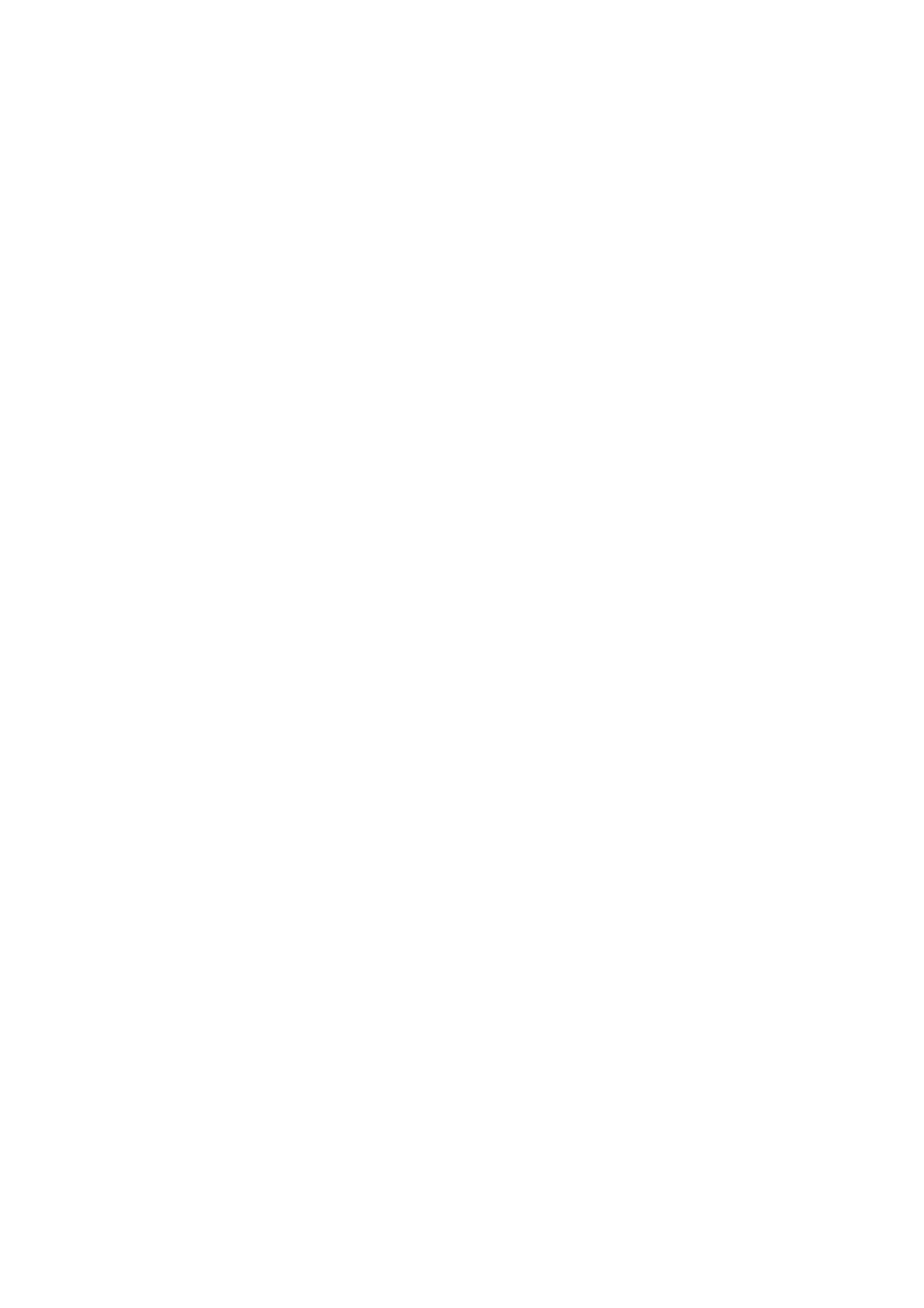## **GREEN PAPER**

## **Improving the mental health of the population. Towards a strategy on mental health for the European Union**

## **1. INTRODUCTION**

The mental health of the European population is a resource for the attainment of some of the EU's strategic policy objectives, such as to put Europe back on the path to long-term prosperity, to sustain Europe's commitment to solidarity and social justice, and to bring tangible practical benefits to the quality of life for European citizens<sup>1</sup>.

However, the mental health of the EU population can be considerably improved:

- Mental ill health affects every fourth citizen and can lead to suicide, a cause of too many deaths;
- Mental ill health causes significant losses and burdens to the economic, social, educational as well as criminal and justice systems;
- Stigmatisation, discrimination and non-respect for the human rights and the dignity of mentally ill and disabled people still exist, challenging core European values.

Improvement is possible. Many initiatives have already been taken. Further development and consolidation of the existing actions is required. The January 2005 WHO European Ministerial Conference on Mental Health established a framework for comprehensive action, and created strong political commitment for mental health. It invited the European Commission, a collaborating partner of the conference, to contribute to implementing this framework for action, in line with its competencies and the Council's expectations and in partnership with the WHO.

This Green paper is a first answer to this invitation. It proposes to establish an EU-strategy on mental health. This would add value: by constituting a framework for exchange and cooperation between Member States; by helping to increase the coherence of actions in the health and non-health policy sectors in Member States and at Community level; and by allowing involvement of a broad range of relevant stakeholders into building solutions.

The purpose of this Green Paper is to launch a debate with the European institutions, Governments, health professionals, stakeholders in other sectors, civil society including patient organisations, and the research community about the relevance of mental health for the EU, the need for a strategy at EU-level and its possible priorities.

In accordance with the provisions made in Article 152 of the EC Treaty, some of the proposals for action in the field of public health made in this Green Paper fall under Community competence. Further proposals will be the exclusive competence of Member States. For proposals for action in other policy fields, the appropriate legal bases will apply.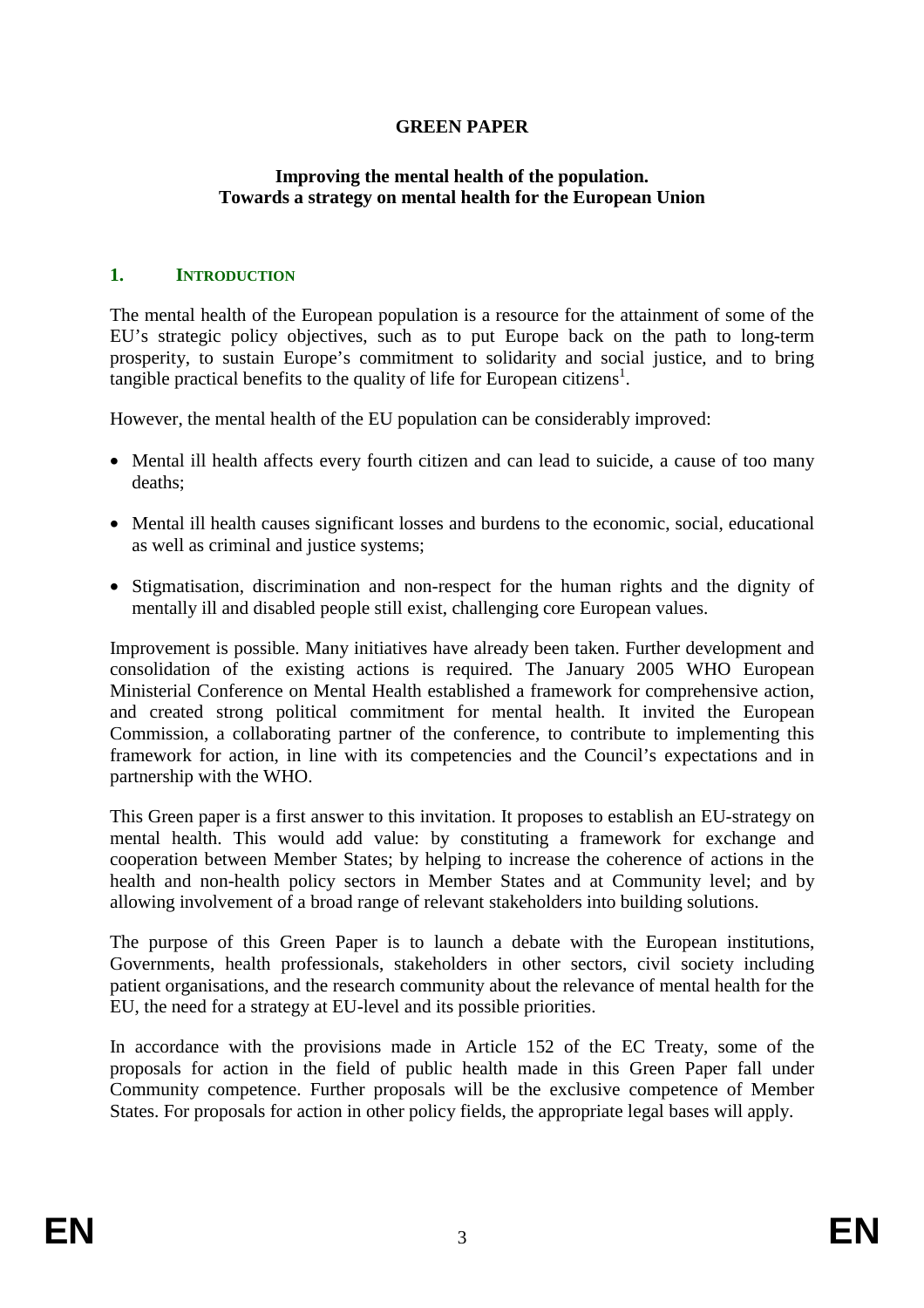The Commission's intention is to publish the results of the consultation process together with, if appropriate, its proposal for a strategy on mental health for the EU by the end of 2006.

## **2. MENTAL HEALTH – CENTRAL FOR CITIZENS, SOCIETY AND POLICIES**

There is no health without mental health. For *citizens*, mental health is a resource which enables them to realise their intellectual and emotional potential and to find and fulfil their roles in social, school and working life. For *societies*, good mental health of citizens contributes to prosperity, solidarity and social justice. In contrast, mental ill health imposes manifold costs, losses and burdens on citizens and societal systems.

# **Mental health, mental ill health and its determinants:**

The WHO describes **mental health** as: "a state of well-being in which the individual realizes his or her abilities, can cope with the normal stresses of life, can work productively and fruitfully, and is able to make a contribution to his or her community"<sup>2</sup>.

**Mental ill health** includes mental health problems and strain, impaired functioning associated with distress, symptoms, and diagnosable mental disorders, such as schizophrenia and depression.

The mental condition of people is determined by a **multiplicity of factors** (annex 1)**,**  including biological (e.g., genetics, gender), individual (e.g., personal experiences), family and social (e.g., social support) and economic and environmental (e.g., social status and living conditions).

# **3. THE SITUATION – MENTAL ILL HEALTH, A GROWING CHALLENGE FOR THE EU**

# **The health dimension**

More than 27% of adult Europeans are estimated to experience at least one form of mental ill health during any one year (see annex  $2^3$ ).

The most common forms of mental ill health in the EU are anxiety disorders and depression. By the year 2020, depression is expected to be the highest ranking cause of disease in the developed world<sup>4</sup>.

Currently, in the EU, some 58,000 citizens die from suicide every year (annex 3), more than the annual deaths from road traffic accidents, homicide, or  $HIV/ALDS<sup>5</sup>$ .

Mental and physical health is closely inter-related. One implication: Integrating mental health into the provision of general hospital care can significantly shorten hospitalization periods, thereby releasing economic resources.

# **The impact on prosperity, solidarity and social justice**

The implications of mental ill health are manifold:

Mental ill health costs the EU an estimated 3%-4% of GDP, mainly through lost productivity<sup>6</sup>. Mental disorders are a leading cause of early retirement and disability pensions<sup>7</sup>.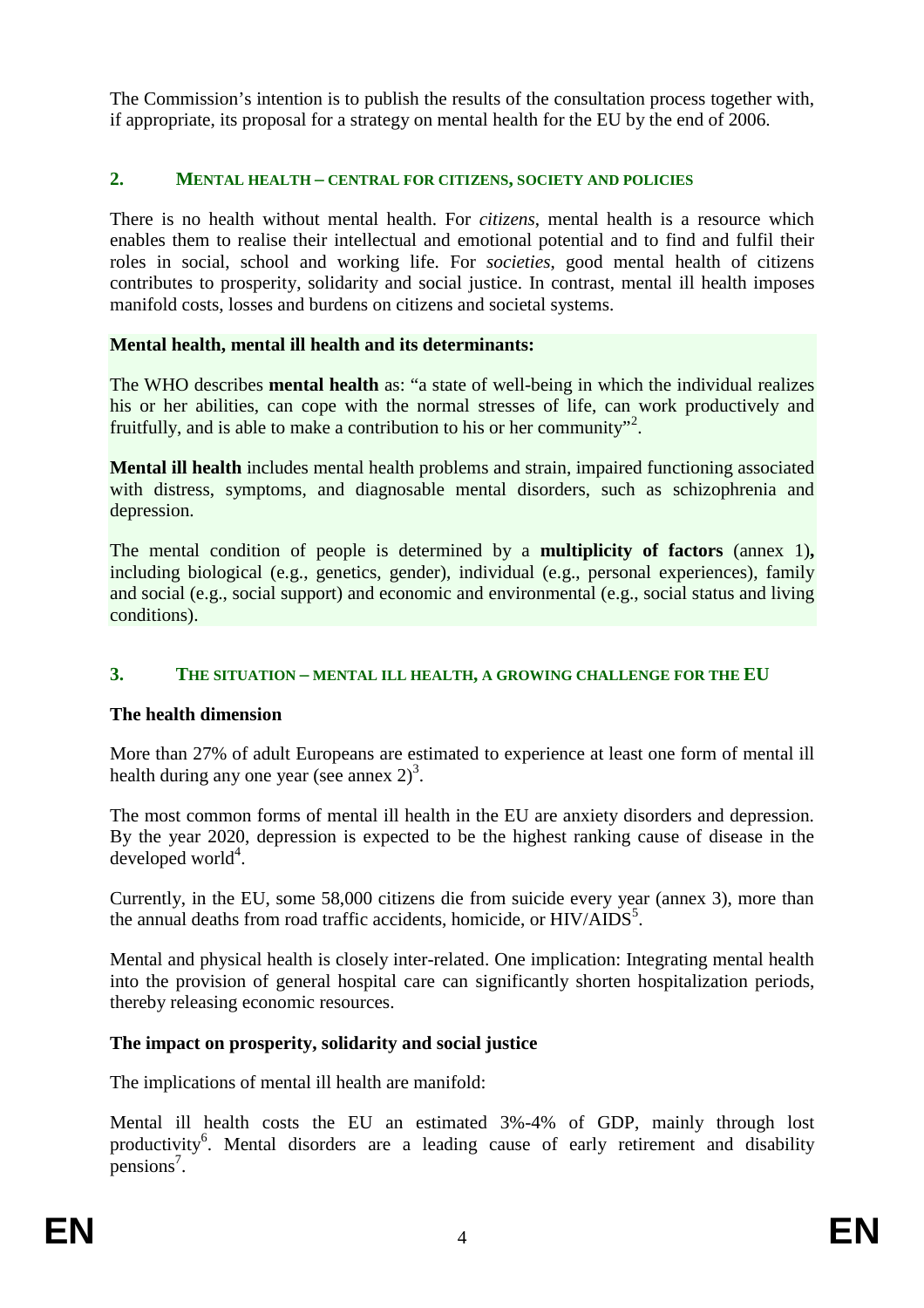Conduct and behavioural disorders in childhood incur costs for the social, educational as well as criminal and justice systems (see annex  $4)^8$ .

Further intangible costs concern how society treats mentally ill and disabled persons. Despite improved treatment options and positive developments in psychiatric care, people with mental ill health or disability still experience social exclusion, stigmatisation, discrimination or the non-respect of their fundamental rights and dignity.

# **4. DEVELOPING RESPONSES: POLICY INITIATIVES ON MENTAL HEALTH**

The growing perception of mental ill health as a problem has triggered policy makers, health professionals and other stakeholders to look for solutions, most recently at the January 2005 WHO European Ministerial Conference on Mental Health<sup>9</sup>.

There is agreement that a first priority is to provide effective and high-quality mental health care and treatment services, accessible to those with mental ill health<sup>10</sup>.

However, although medical interventions play a central role in tackling challenges, they alone cannot address and change social determinants. Therefore, in line with the WHO strategy, a comprehensive approach is needed, covering the provision of treatment and care for individuals, but also action for the whole population in order to promote mental health, to prevent mental ill health and to address the challenges associated with stigma and human rights. Such an approach should involve many actors, including health and non-health policy sectors and stakeholders whose decisions impact on the mental health of the population. Patient organisations and civil society should play a prominent role in building solutions.

# **4.1. The European Community, its mandate and activities in the field of mental health**

The mandate for action at Community level in the field of public health is defined in Article 152 of the EC-Treaty. It stipulates that "a high level of human health protection shall be ensured in the definition and implementation of all Community policies and activities"<sup>11</sup>. Community action shall complement national policies for improving health, preventing illness and disease, health information and education, as well as reducing drug-related damage, and shall encourage cooperation between Member States in these fields. Member states are exclusively competent for the organisation of health services and care. For other Community policies the appropriate legal bases apply.

Based on these competencies, mental health is an issue for the European Community through:

- The contribution that good mental health of the population can make to some of the EU's strategic policy objectives;
- The role of the Community to encourage and support cooperation between Member States and to address inequalities between them; and
- The obligation for the Community to contribute to a high level of human health protection through all its policies and activities.

Over the past years, several specific initiatives have been developed in different Community policies: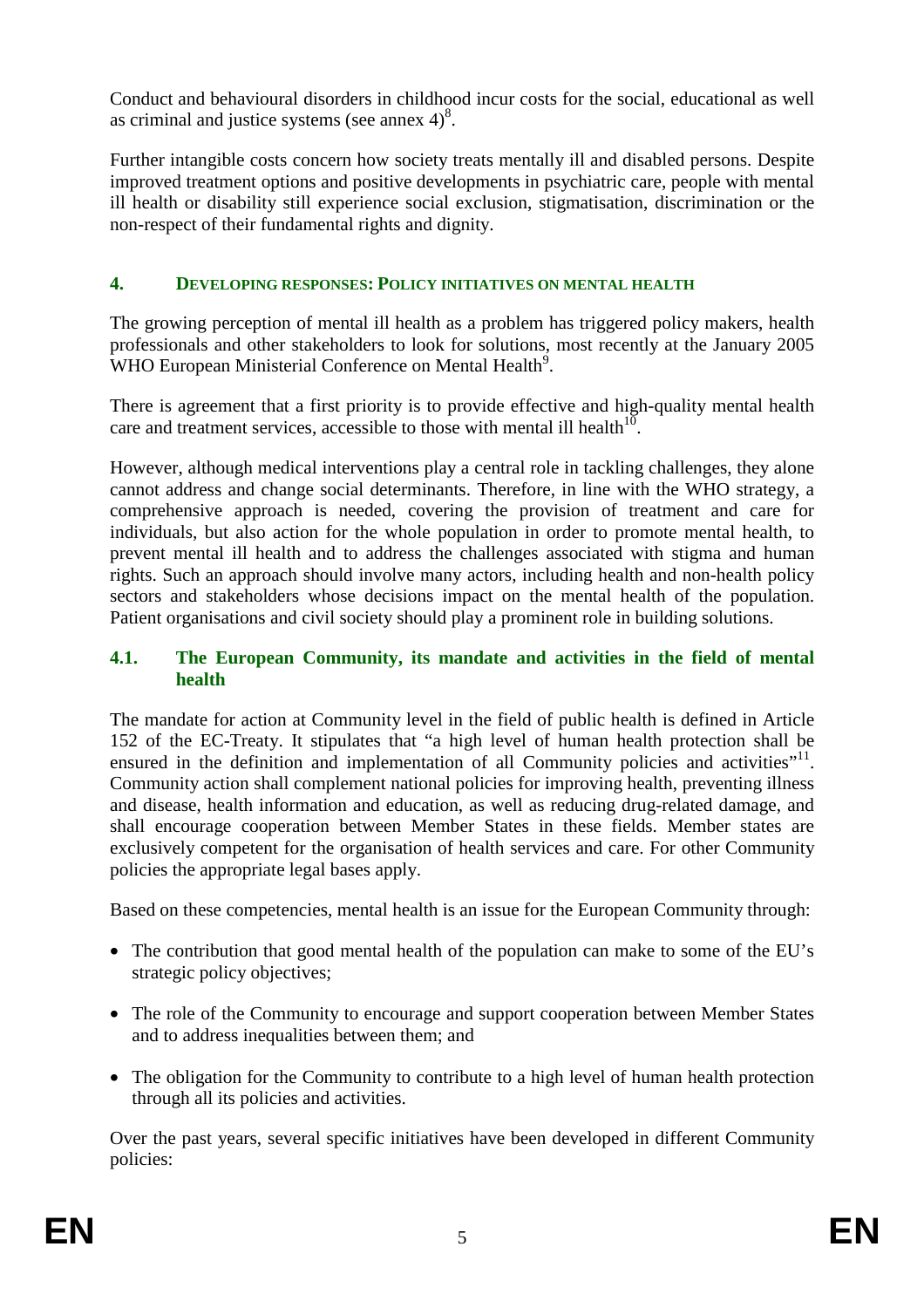- The Community's **health policy** has covered mental health since 1997 through specific projects and policy initiatives<sup>12</sup> (annex 5). The *EU Public Health Programme 2003-2008<sup>13</sup>* provides the legal basis for action. Further related priorities addressed the abuse of drugs and the harm done by alcohol.
- Initiatives under the Community's **social and employment policy** targeted the nondiscrimination of people with mental ill health, the social inclusion of people with mental disabilities, and the prevention of stress at the workplace, including:
	- The adoption of directive 2000/78/EC which prohibits inter alia discrimination on grounds of disability in the field of employment $^{14}$ ;
	- Actions under the European Year for People with Disabilities in 2003; and
	- The adoption of a European Framework Agreement on work-related Stress between social partners in 2004.
- The Community's **Framework Programmes for Research** have been and continue to be an importance source of funding for European research on mental health<sup>15</sup>. An example is the "MHEDEA-2000"-project, which carried out a European assessment of mental health  $disability<sup>16</sup>$
- **Information society and media policy** supported the development of Information and Communication Technology (ICT) -based tools for use in prevention, diagnosis and care<sup>17</sup>.
- **Regional policy** supports infrastructure investments in the health sector that is beneficial to the regions' structural adjustment.
- **Educational policy** addresses mental health as part of its policy work (e.g. on key competences for the knowledge society) and through projects.
- As part of the Community's **freedom, justice and security policy**, the DAPHNE IIprogramme combats violence against children, young people and women<sup>18</sup>. Such violence can cause mental health problems.

However, a comprehensive strategy on mental health, which would link all these activities, does not yet exist at Community level. Such a strategy would strengthen the coherence and effectiveness of current and future initiatives.

# **4.2. Mental health in Member States**

There are significant inequalities between (and also *within*) Member States. One example is suicide rates, which range from 3.6 per 100,000 population in Greece to 44 per 100,000 population in Lithuania, the highest in the world<sup>19</sup>. The proportions of the health budgets dedicated to mental health are also highly variable across Member States (see annex 6).

The 2004 report "The state of mental health in the European Union"<sup>20</sup> found that the status of mental health is not uniform across Member States, instead, reflecting a diversity between countries, their situations, traditions and cultures.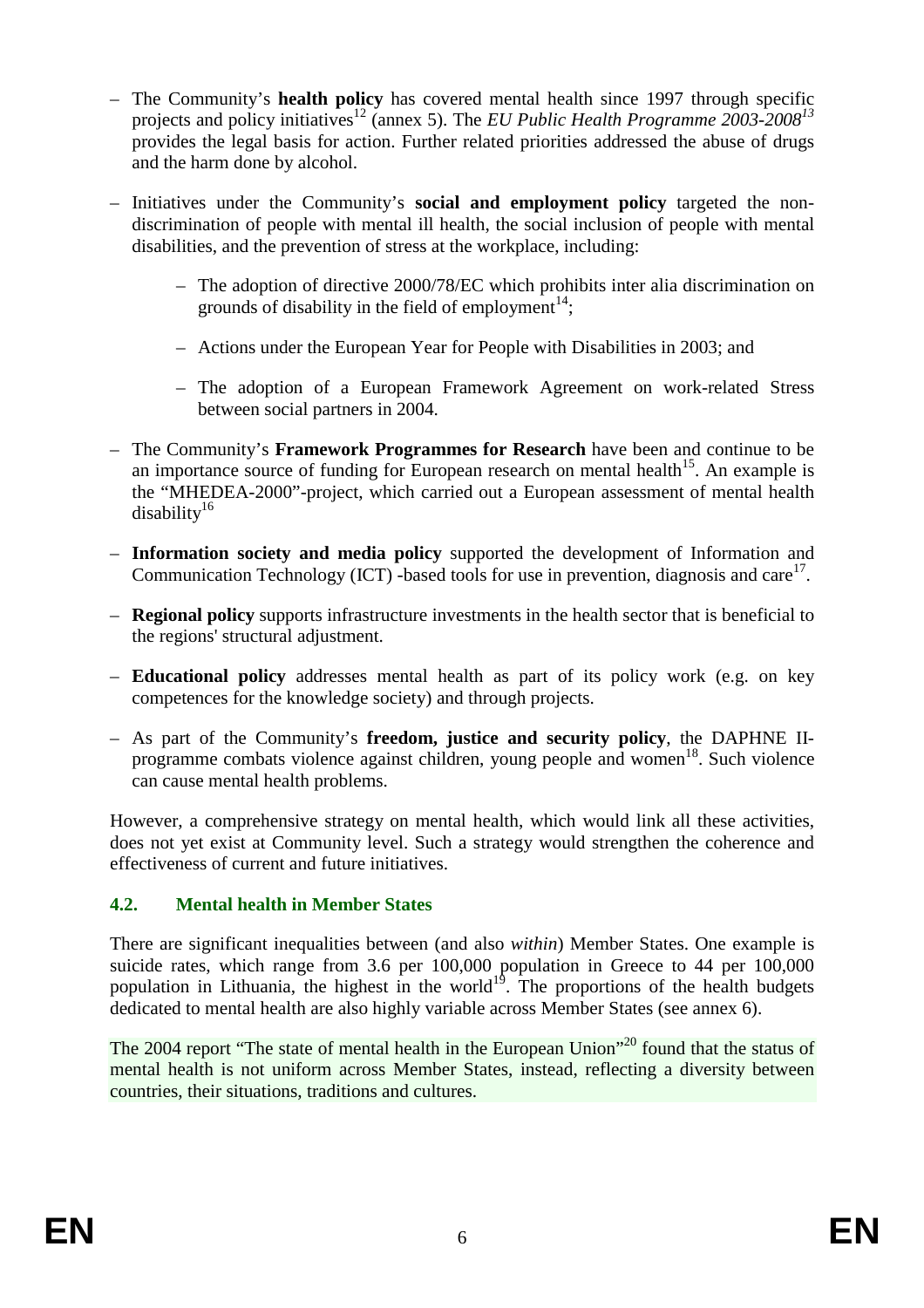Country stories compiled in the 2005 publication "Mental health promotion and mental disorder prevention across European Union Member States: an overview"<sup>21</sup> present challenges, policies and structures across Member States.

Given the diversity between Member States, it is not possible to draw simple conclusions or to propose uniform solutions. However, there is scope for exchange and cooperation between Member States and the opportunity to learn from each other.

A number of policy documents adopted by the Council of Ministers since  $1999^{22}$ , signalled a wish of Member States to use the EU-level for cooperation in the field of mental health. The Council Conclusions adopted in June 2005 reinforced this message by inviting Member States to give due attention to the implementation of the results of the WHO European Ministerial Conference on Mental Health. The Commission was invited to support this implementation on the basis of its competencies.

## **5. THE NEED FOR AN EU-STRATEGY ON MENTAL HEALTH**

The establishment of a strategy on mental health at EU-level would add value by:

- (1) Creating a framework for exchange and cooperation between Member States;
- (2) Helping to increase the coherence of actions in different policy sectors;
- (3) To open up a platform for involving stakeholders including patient and civil society organisations into building solutions.

The consultation should identify in which way the Community's policies and financial instruments, for instance the Framework Programmes for Research, contribute to improving the mental health of the population. Member States are encouraged to assess with the regions and the Commission how the Structural Funds can be better used to improve long-term care facilities and health infrastructure in the field of mental health. A horizontal contribution of the Commission could be to generate information and knowledge on the status of mental health in the EU, about the determinants of mental health and the possibilities to tackle mental ill health.

The WHO's strategy for the European Region, the outcomes of activities under the EU's Programmes, as well as evidence available in Member States should be used to develop the strategy.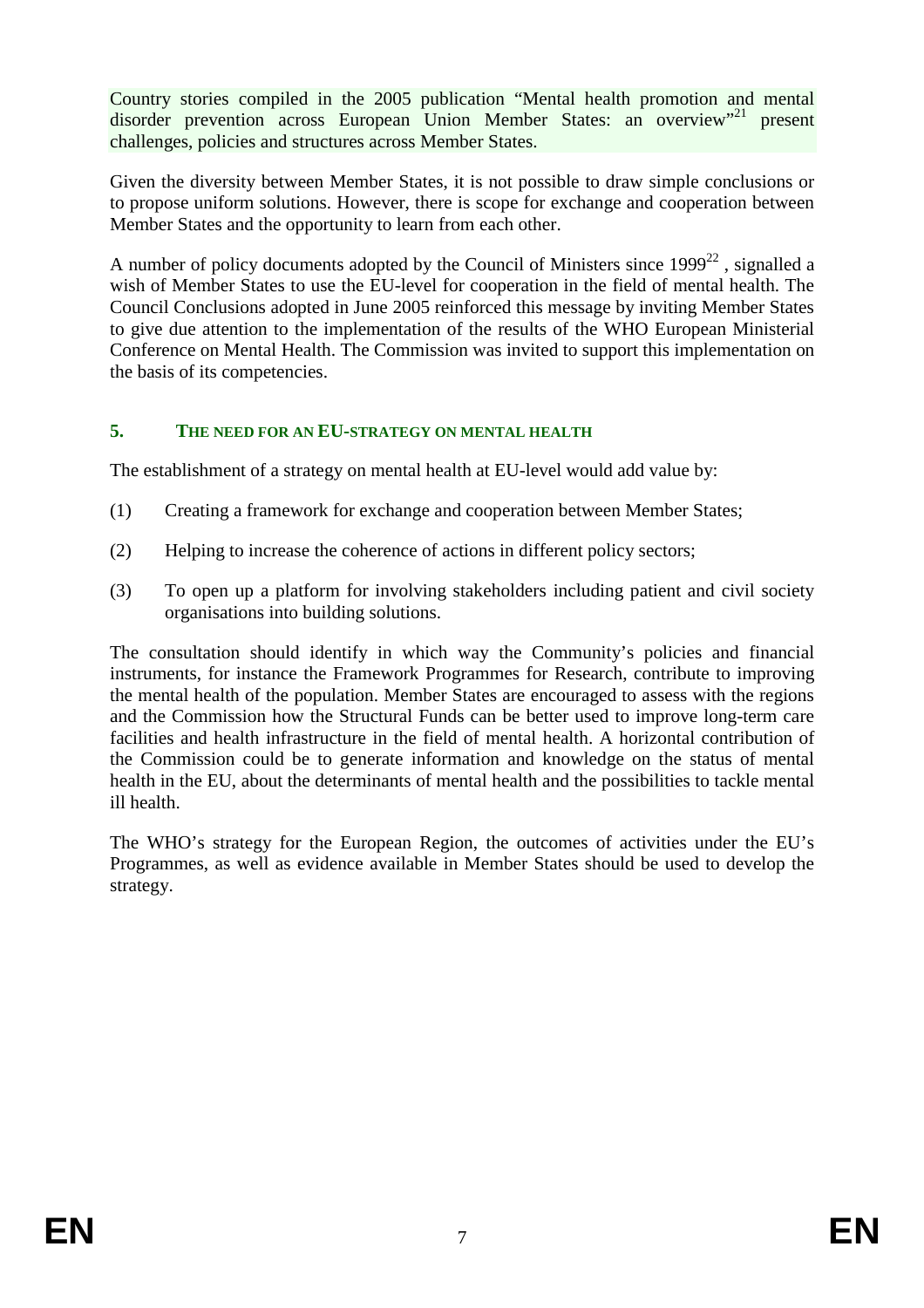The Commission proposes that an EU-strategy could focus on the following aspects:

- (1) Promote the mental health of all;
- (2) Address mental ill health through preventive action;
- (3) Improve the quality of life of people with mental ill health or disability through social inclusion and the protection of their rights and dignity; and
- (4) Develop a mental health information, research and knowledge system for the EU.

# **6. SEEKING SOLUTIONS – OPTIONS FOR ACTION**

There is a need to translate the existing political commitments into action. Projects under the EU's Public Health Programmes have shown that action is possible and can be successful and cost-effective. Other projects have contributed to an improved knowledge and information base on mental health in the EU.

The network "Implementing Mental Health Promotion Action (IMPHA)"<sup>23</sup> has developed an Internet database describing existing programmes, a review of the evidence in prevention and promotion, and an action plan "Mental health promotion and Mental Disorder Prevention. A Policy for Europe"<sup>24</sup>.

## **6.1. Promoting mental health and addressing mental ill health through preventive action**

Promotion of mental health and prevention of mental ill health address individual, family, community and social determinants of mental health, by strengthening protective factors (e.g., resilience) and reducing risk factors<sup>25</sup> (annex 7). Schools and workplaces, where people spend large parts of their time, are crucial settings for action.

# *6.1.1. Promoting the mental health of the population*

# *Building mental health in infants, children and adolescents*

As mental health is strongly determined during the first years of life, promoting mental health in children and adolescents is an investment for the future. Teaching parenting skills can improve child development. A holistic school approach can increase social competencies, improve resilience, and reduce bullying, anxiety and depressive symptoms.

# Some successful actions identified through EU-projects<sup>26</sup>:

Babies and children: address postnatal depression in mothers; improve parenting skills; home visits of nurses to assist future and new parents; interventions of nurses at school.

Adolescents and young people: conducive school environment and ethos; resource packs on mental health for students, parents and teachers.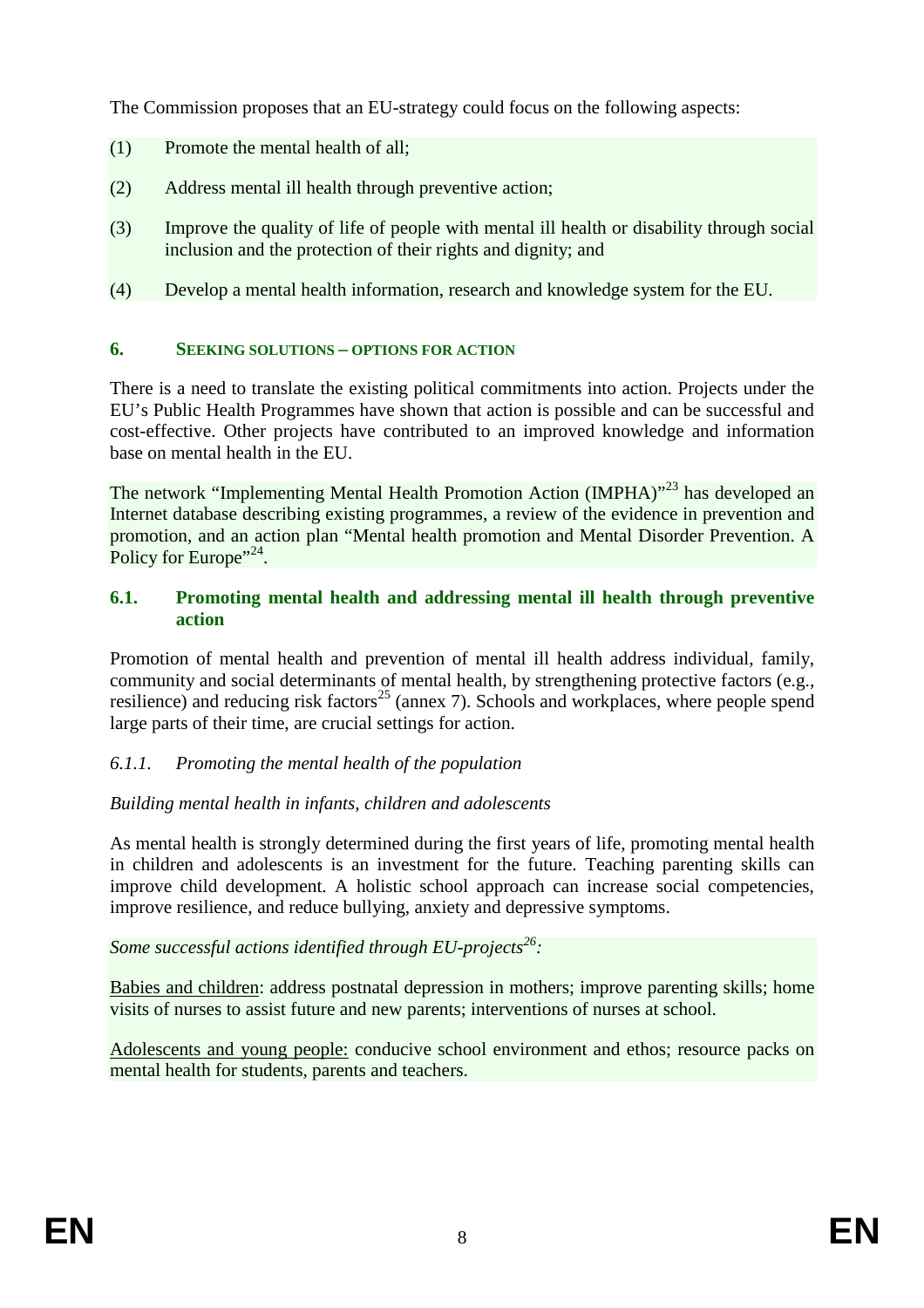# *Promoting mental health in the working population*

While good mental health increases work capacity and productivity, poor working conditions including the intimidation by colleagues lead to poor mental health, sick leave and increased costs. Up to 28% of employees in Europe report stress at work<sup>27</sup>. Interventions to improve individual capacity and to reduce stressors in the work environment increase health and economic development.

## Some successful actions identified through EU-projects<sup>28</sup>:

A participative workplace and management culture; identification of mental ill health in staff; working arrangements in line with staff needs (e.g. flexible working time).

## *Promoting mental health in older people*

An ageing EU-population, with its associated mental health consequences, calls for effective action. Old age brings many stressors that may increase mental ill health, such as decreasing functional capacity and social isolation. Late life-depression and age-related neuro-psychiatric conditions, such as dementia, will increase the burden of mental disorders. Support interventions have shown to improve mental well being in older populations.

## Some successful actions identified through EU-projects<sup>29</sup>:

Social support networks; encouragement of physical activity and participation in community and volunteering programmes.

## *Targeting vulnerable groups in society*

Low social and economic status increases vulnerability for mental ill health. Job loss and not being in employment can lower self-esteem and lead to depression. Migrants and other marginalised groups are at increased risk for mental ill health. Interventions for the unemployed to re-enter the labour market can be cost effective. Support to vulnerable groups can improve mental health, strengthen social cohesion, and avoid associated social and economic burdens.

# Some successful actions identified through EU-projects<sup>30</sup>:

Counselling for groups at risk; support to enter the labour market; supported employment for those with mental ill health or disability.

## *Possible initiative at Community level:*

Suggestions developed through the consultation process in response to this Green paper could feed into a proposal by the Commission for a **Council Recommendation on the promotion**  of mental health<sup>31</sup>

# *6.1.2. Addressing mental ill health through preventive action*

## *Preventing Depression*

Depression is one of the most serious health problems in the EU.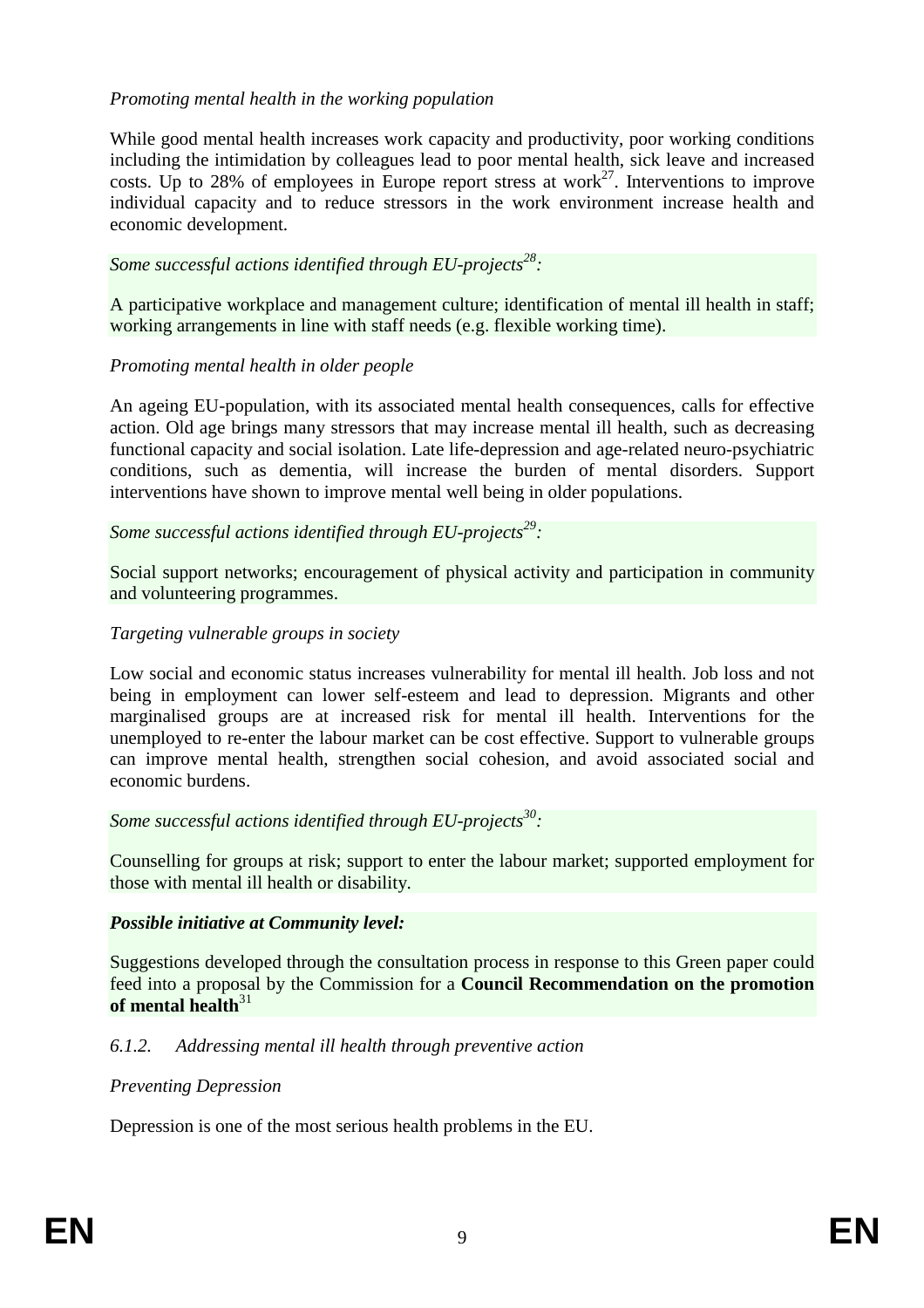The 2004 Commission expert-report "Actions Against Depression" analyses depression and its implications for public health as well as social and economic systems, and presents options for action $32$ .

School approaches including life skills, and bullying prevention, workplace approaches to reduce stress, and physical activity in older groups can all reduce depressive symptoms. Raising public awareness of depression can encourage seeking help and decrease stigma and discrimination.

#### *Some successful actions:*

Cognitive behavioural interventions; psychological support for those at risk; training health care professionals in prevention, recognition and treatment of depression.

## *Reducing substance use disorders*

Alcohol, drugs and other psychoactive substances are often a risk factor for, or a consequence of, mental health problems. Drugs and alcohol are established priorities of health policy at Community level:

#### *- Drugs*

In 2004, the Council adopted a EU Drug Strategy 2005-2012<sup>33</sup>. In 2005, the Council adopted a Drugs Action Plan for the years  $2005-2008^{34}$ . By the end of 2006 the Commission plans a report on the Member States' implementation of the Council Recommendation<sup>35</sup>.

#### *- Alcohol*

In 2001 the Council adopted a Recommendation on the drinking of alcohol by young people. The Commission is assessing the implementation of the Recommendation, and preparing a comprehensive Community strategy to reduce alcohol-related harm.

## *Preventing suicide*

Suicide prevention strategies are being developed across Member States. Evidence to prevent suicide supports: restricting the access to methods for committing suicide, training of health care providers and collaboration between secondary care and follow-up care after suicide attempts.

#### *Successful action:*

The European Alliance against Depression (EAAD) aims to reduce depression and suicidal behaviour by creating regional networks of information between the health sector, patients and their relatives, community facilitators and the general public. A pilot project showed decreases of 25 % in suicides and suicide attempts, particularly among young people<sup>36</sup>.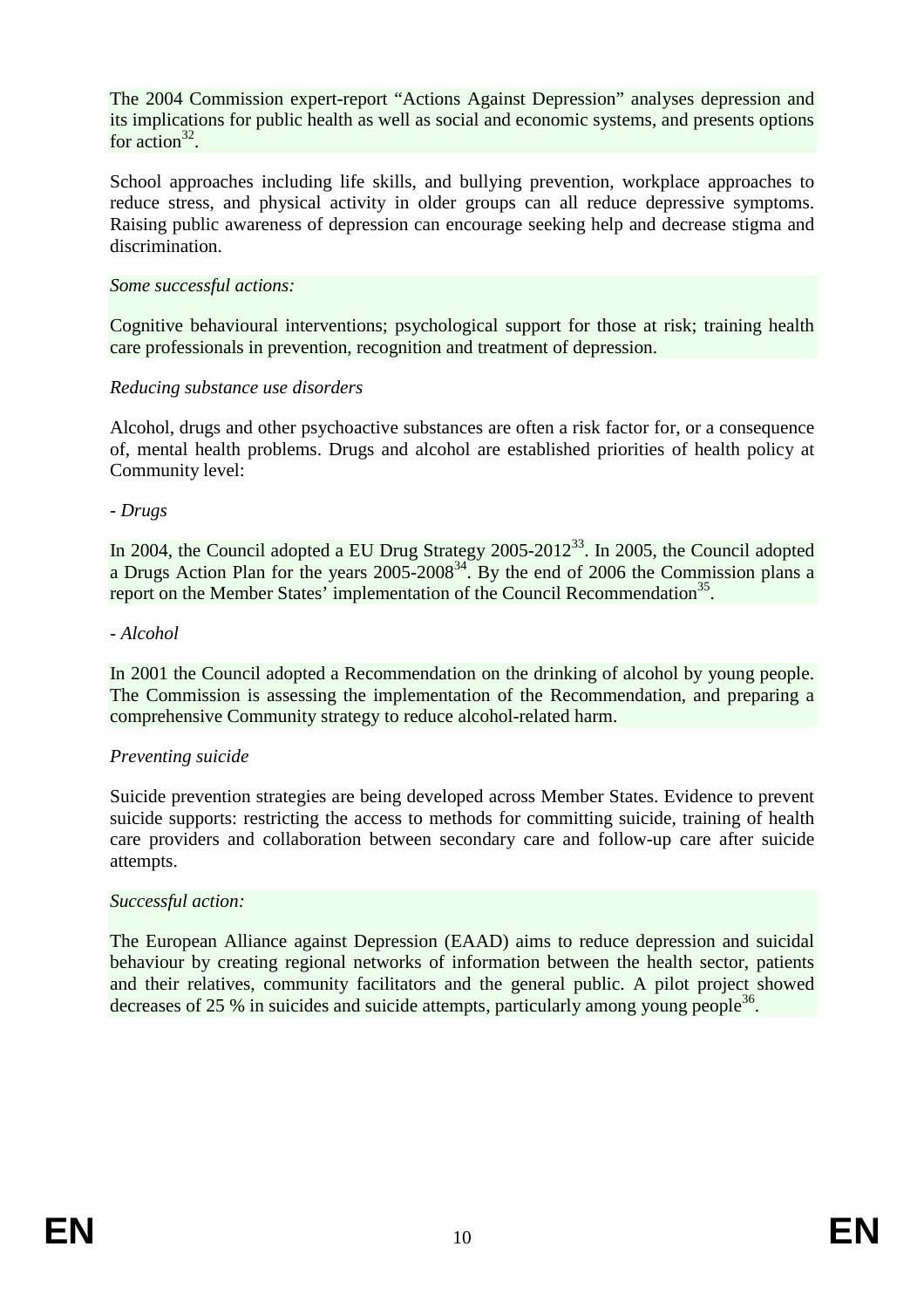## *Possible initiative at Community level:*

Suggestions developed through the consultation process in response to this Green paper could feed into a proposal by the Commission for a **Council Recommendation on the reduction of depression and suicidal behaviour.**

## **6.2. Promoting the social inclusion of mentally ill or disabled people and protecting their fundamental rights and dignity**

People with mental ill health or disability meet fear and prejudice from others, often based on misconceptions about mental ill health. Stigma increases personal suffering, social exclusion and can impede access to housing and employment. It may even prevent people from seeking help for fear of being labelled. Article 13 of the EC Treaty sets out a legal basis for action at Community level for combating discrimination inter alia based on disability. There is also a need for a shift in the attitudes of the public, social partners, public authorities and Governments: improving public awareness about mental ill health and treatment options, and encouraging the integration of mentally ill and disabled people into work life, can create greater acceptance and understanding across society.

## *A change in paradigm*

The *deinstitutionalisation* of mental health services and the establishment of services in primary care, community centres and general hospitals, in line with patient and family needs, can support social inclusion. Large mental hospitals or asylums can easily contribute to stigma. Within reforms of psychiatric services, many countries are moving away from the provision of mental health services through large psychiatric institutions (in some new Member States, such institutions still account for a large share of the mental health services infrastructure) towards community-based services. This goes hand in hand with instructing patients and their families as well as the staff in active participation and empowerment strategies<sup>37</sup>.

A study for the Commission, "Included in Society"38, confirmed that replacement of institutions by community-based alternatives in general provides opportunities for better quality of life for disabled people. A new study will analyse and present how current financial resources could be best used to meet the needs of people with disabilities, and will provide evidence about the cost of de-institutionalisation<sup>39</sup>.

## **Relevant activities of other international organisations**:

Within the **WHO network of Health Promoting Hospitals,** a *Task Force on Health Promoting Psychiatric Services<sup>40</sup>* has identified models of good practice of mental health promotion in psychiatry.

The **Council of Europe** in 2006 will initiate work to develop a "European reference tool for ethics and human rights in mental health"

Some patients seek psychiatric inpatient care on a voluntary basis. *Compulsory* placement of patients in psychiatric institutions and involuntary treatment affects severely their rights. It should only be applied as a last resort, where less restrictive alternatives have failed.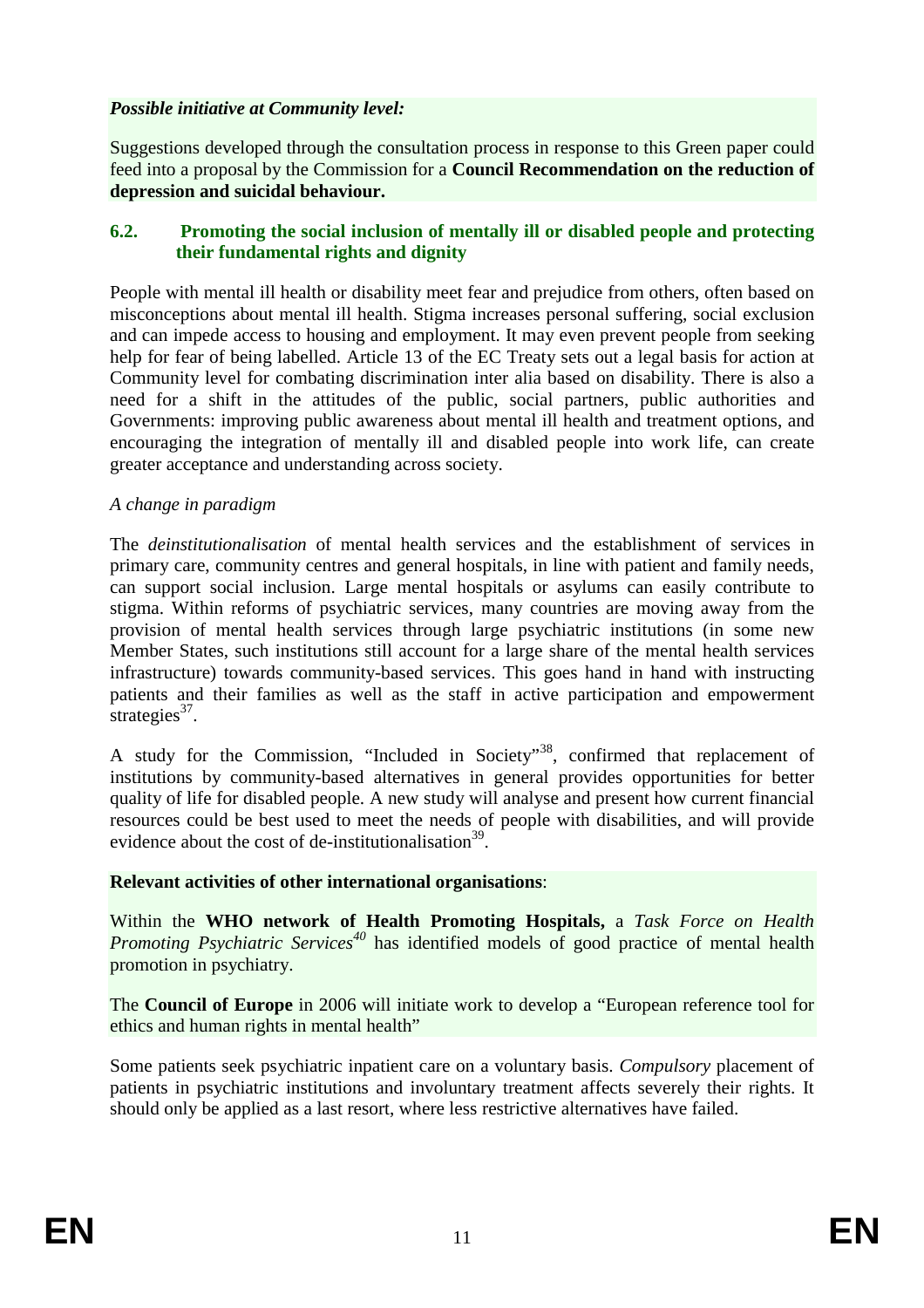The project "Compulsory Admission and Involuntary Treatment of Mentally Ill Patients – Legislation and Practice in EU-Member States<sup>"41</sup> showed that legal regulations across EU countries were very heterogeneous. Cultural traditions and attitudes and the structure and quality of the mental health care systems also determine actual practice. The prevalence of compulsory admissions varies greatly between Member States.

Challenges to the mental health and dignity of persons may also exist in other residential environments, such as nursing homes for older people, children's homes or prisons.

# *Possible initiatives at Community level:*

- Suggestions developed through the consultation process could identify **best practice for promoting the social inclusion and protecting the rights of people with mental ill health and disability**.

- People with mental ill health or disability and the situation in psychiatric institutions could be included in the activities of the **Fundamental Rights Agency** of the EU, which will become operational by 1 January  $2007^{42}$ .

# **6.3. Improving information and knowledge on mental health in the EU**

Mental health is poorly covered by existing health monitoring systems. Major efforts are needed to harmonise existing national and international indicators on mental health and disability in populations to create a comparable dataset across the EU. More data is required on the social, demographic and economic determinants of mental health, as well as promotion and preventive infrastructures, activities and resources.

It should be identified how available Community instruments such as the Seventh Framework Programme for Research<sup> $43$ </sup> could be used to build research capacities and to support research for mental health in the EU. Better knowledge on the relevance of mental health and the consequences of mental ill health to health, quality of life, economic and social welfare, social inclusion and fundamental rights, and to mental health services (e.g., equity, access) would allow improvement of current practice.

# *Possible initiative at Community level:*

An **interface between policy and research** could be established convening Community and national authorities, academic institutions and stakeholders. Its role could be to give advice on relevant mental health indicators for the EU, the monitoring of mental health, and on priorities for research activities at EU-level.

## **7. A CONSULTATION PROCESS FOR THE DEVELOPMENT OF AN EU-STRATEGY ON MENTAL HEALTH**

The crosscutting relevance of mental health makes it appropriate to develop an EU-strategy on mental health based on a broad and inclusive consultation process.

The following activities are envisaged: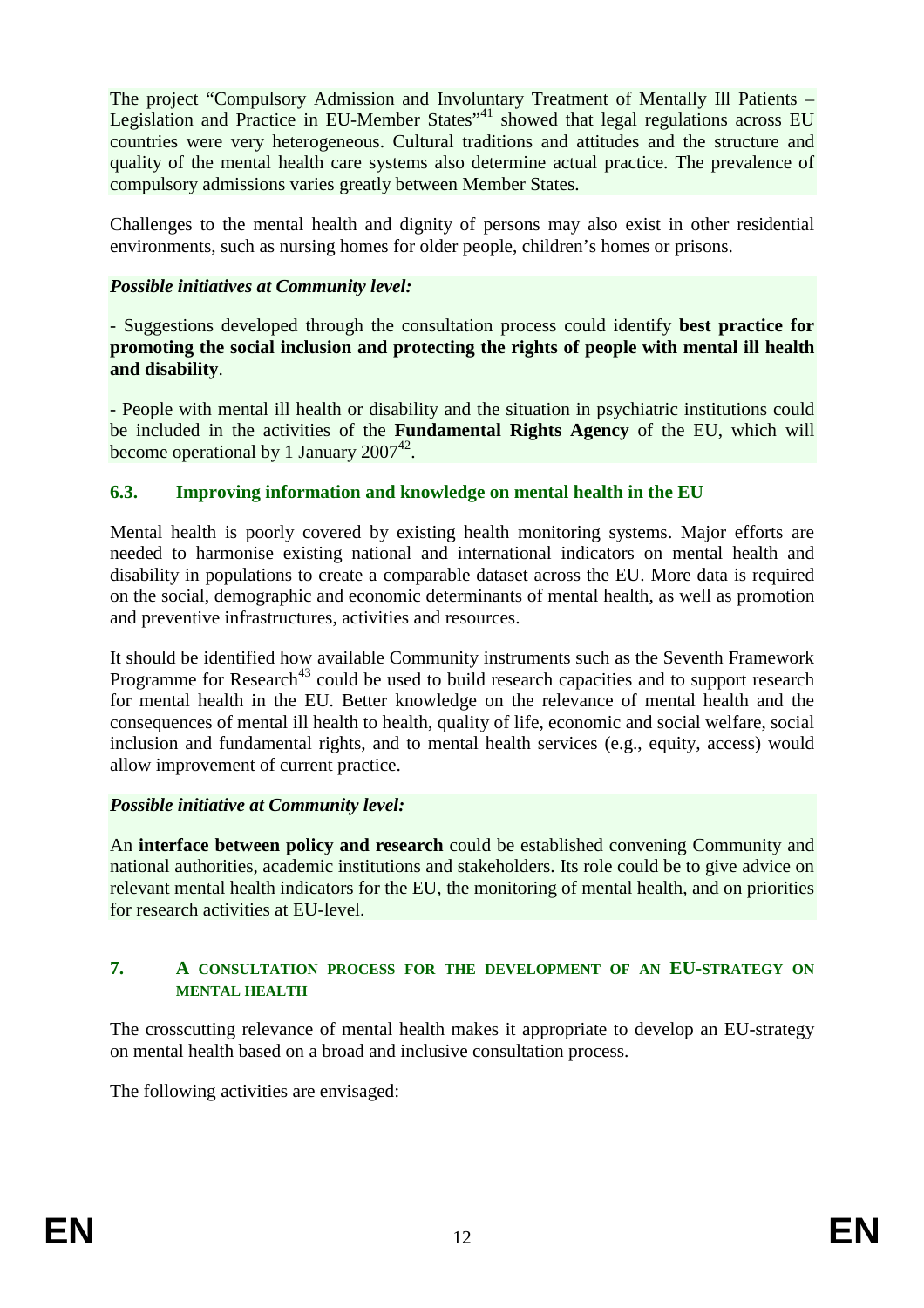# **7.1. Creating a Dialogue with Member States on Mental Health**

This forum will enable exchange and cooperation between Member States. One objective is to identify priorities and elements for an action plan on mental health, leading to a set of core actions in health and non-health policies together with targets, benchmarks, timelines for action and a mechanism to monitor implementation. The WHO Mental Health Action Plan for Europe could serve as model, together with the Action Plan "Mental Health Promotion and Mental Disorder Prevention: A Policy for Europe" developed under the EU-Public Health Programme<sup>44</sup>. The Dialogue should also consider the need for the two proposed Council Recommendations on a) the promotion of mental health and b) the reduction of depression and suicidal behaviour.

# **7.2. Launching an EU-Platform on Mental Health**

The EU-Platform on Mental Health should promote cross-sectoral cooperation and consensus on mental health through involving a variety of actors such as policy makers, experts and stakeholders from the health and non-health sectors, and representatives of civil society. The Platform should analyse key mental health aspects, identify evidence-based practice, develop recommendations for action, also at Community level, and identify best practice for promoting the social inclusion of people with mental ill health and disability and for protecting their fundamental rights and dignity, all of which can be fed into the Dialogue with Member States.

## **7.3. Developing an interface between policy and research on mental health**

This third group shall engage relevant stakeholders to stimulate a dialogue around the development of an indicator system that would include information on mental health and its determinants, impact assessment and evidence based practice. It would explore the most effective ways to identify research priorities, and to ensure a better interface between data systems, research knowledge and policy-making. Its recommendations could be included in the Action Plan.

# **8. NEXT STEPS**

There is widespread agreement that the human, social and economic dimension of mental health need wider recognition by policy makers and greater public awareness. Important initiatives are being taken at the level of Member States, the EU and the WHO.

The Commission invites all interested citizens, parties, organisations and the European Union institutions to contribute to the preparation of a possible EU-Strategy and an Action Plan on Mental Health by commenting on this Green Paper.

# **The Commission is particularly interested in views on the following questions:**

- (1) How relevant is the mental health of the population for the EU's strategic policy objectives, as detailed in section 1?
- (2) Would the development of a comprehensive EU-strategy on mental health add value to the existing and envisaged actions and does section 5 propose adequate priorities?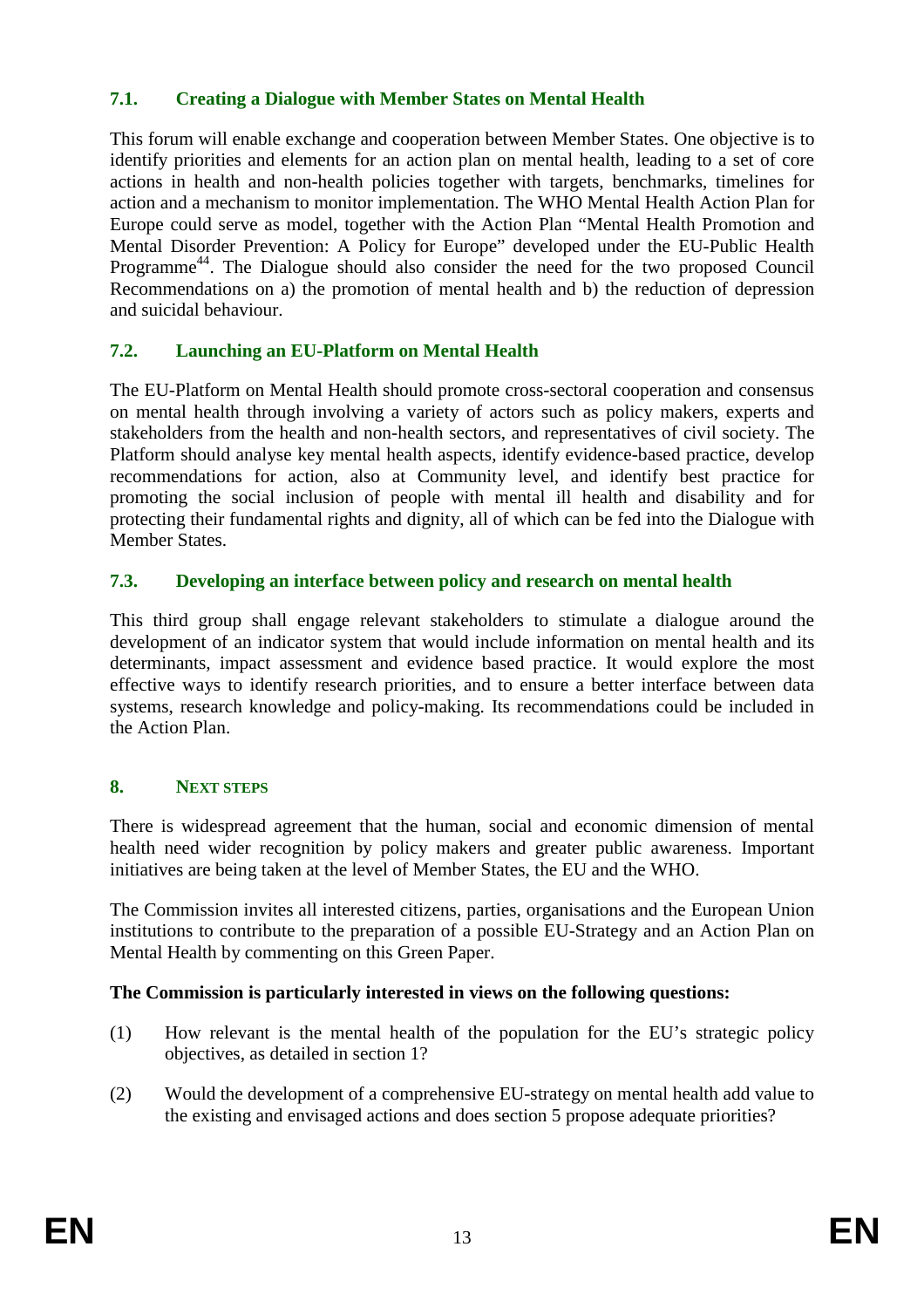(3) Are the initiatives proposed in sections 6 and 7 appropriate to support the coordination between Member States, to promote the integration of mental health into the health and non-health policies and stakeholder action, and to better liaise research and policy on mental health aspects?

Contributions in the context of this consultation process should be sent to the Commission by **31 May 2006**, by email to the address "mental-health@cec.eu.int", or by post mail to the following address:

European Commission

Directorate-general for Health and Consumer Protection

Unit C/2 "Health Information"

L-2920 Luxembourg

This Green paper and the contributions received will be published on the Commission's website<sup>45</sup>, unless requests not to do so have explicitly been made. In late 2006, the Commission intends to present its analysis of the responses received together with, if appropriate, its proposal and/or initiatives for a strategy on mental health for the EU.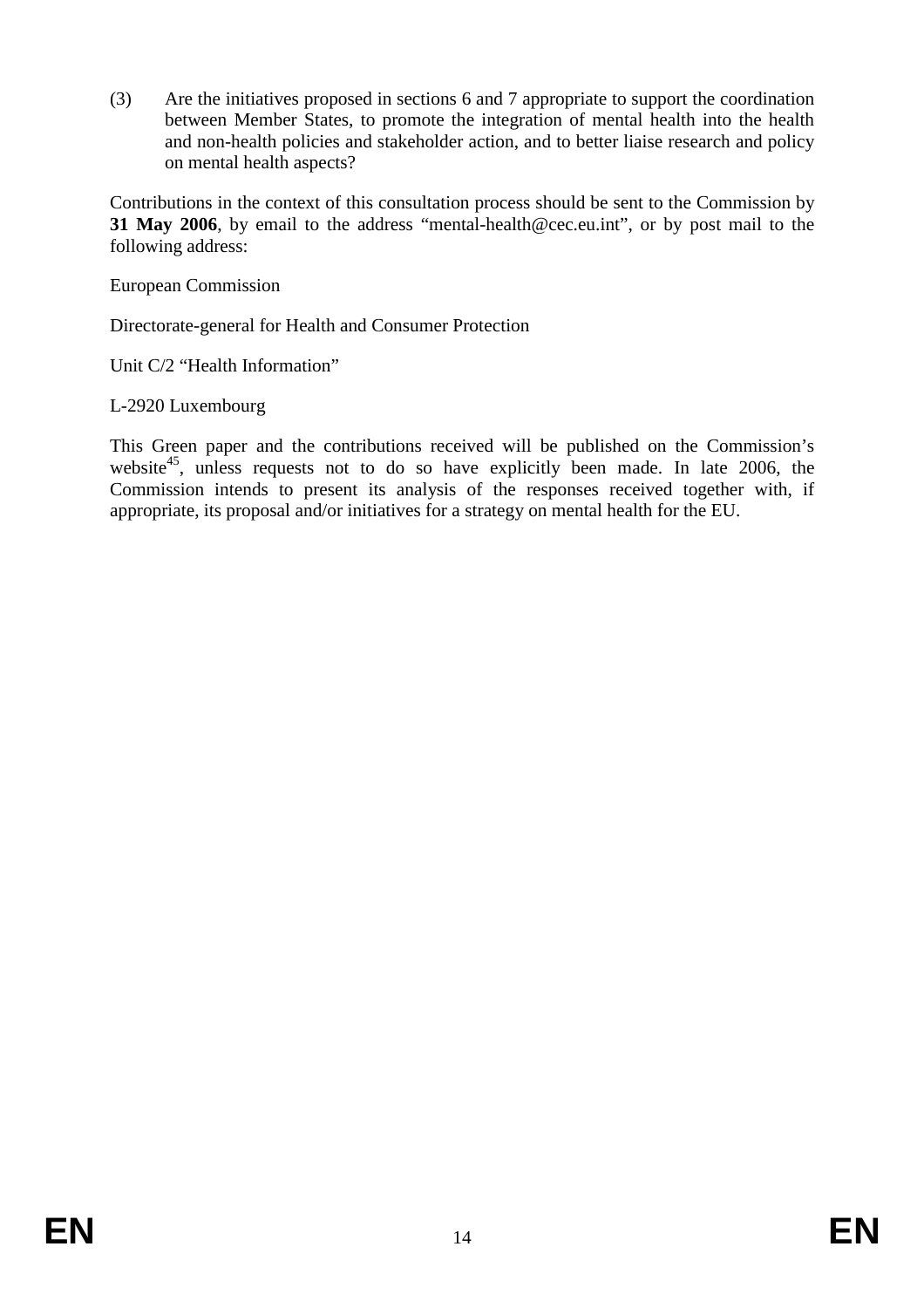**ANNEX 1 The functional model of mental health**



Lahtinen, E., Lehtinen, V., Riikonen, E., Ahonen, J. (eds.): Framework for promoting mental health in Europe, Hamina 1999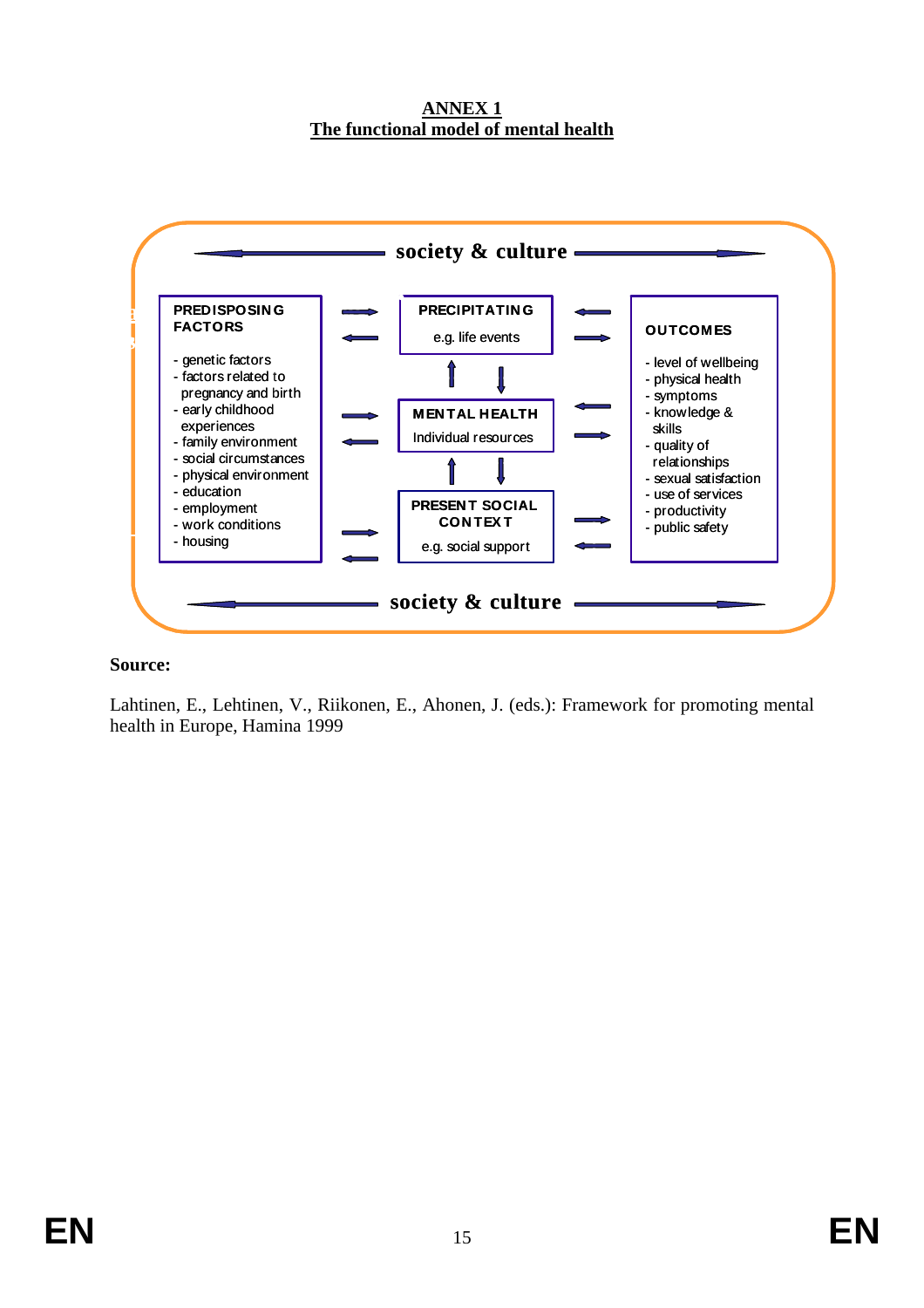| Diagnosis (DSM-IV)                          | 12-month estimate $(\% )$ | 12-month estimate (million) |
|---------------------------------------------|---------------------------|-----------------------------|
| Alcohol dependence                          | 2.4                       | 7.2                         |
| Illicit substance dependence                | 0.7                       | 2.0                         |
| Psychotic disorders                         | 1.2                       | 3.7                         |
| Major depression                            | 6.1                       | 18.4                        |
| Bipolar disorder                            | 0.8                       | 2.4                         |
| Panic disorder                              | 1.8                       | 5.3                         |
| Agoraphobia                                 | 1.3                       | 4.0                         |
| Social phobia                               | 2.2                       | 6.7                         |
| Generalised<br>Disorder<br>Anxiety<br>(GAD) | 2.0                       | 5.9                         |
| Specific phobias                            | 6.1                       | 18.5                        |
| Disorder<br>Obsessive-compulsive<br>(OCD)   | 0.9                       | 2.7                         |
| Somatoform disorders                        | 6.3                       | 18.9                        |
| Eating disorders                            | 0.4                       | 1.2                         |
| Any mental disorder                         | 27.4                      | 82.7                        |

**ANNEX 2 Estimated number of subjects in the general EU population (age 18–65) affected by mental disorders within past 12 months**<sup>46</sup>

Hans-Ulrich Wittchen, Frank Jacobi (2005). Size and burden of mental disorders in Europe: a critical review and appraisal of 27 studies. European Neurospsychopharmacology, Volume 15, Number 4, pp. 357-376. 12-months values rounded by Commission. Percentage values based on Commission's own calculations.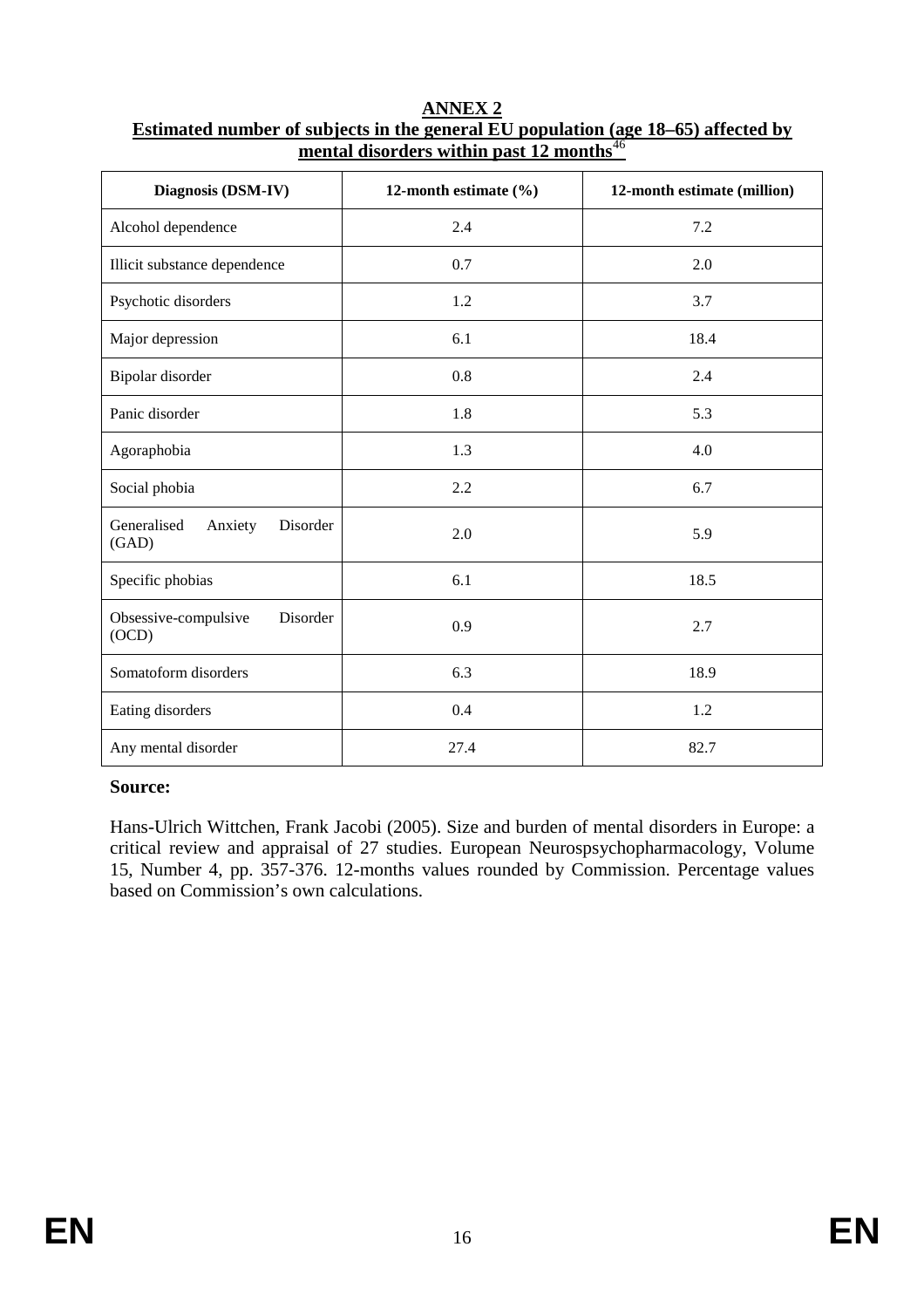**ANNEX 3 Standardised death rate for suicide per 100.000 people across EU Member States in**  <sup>47</sup>

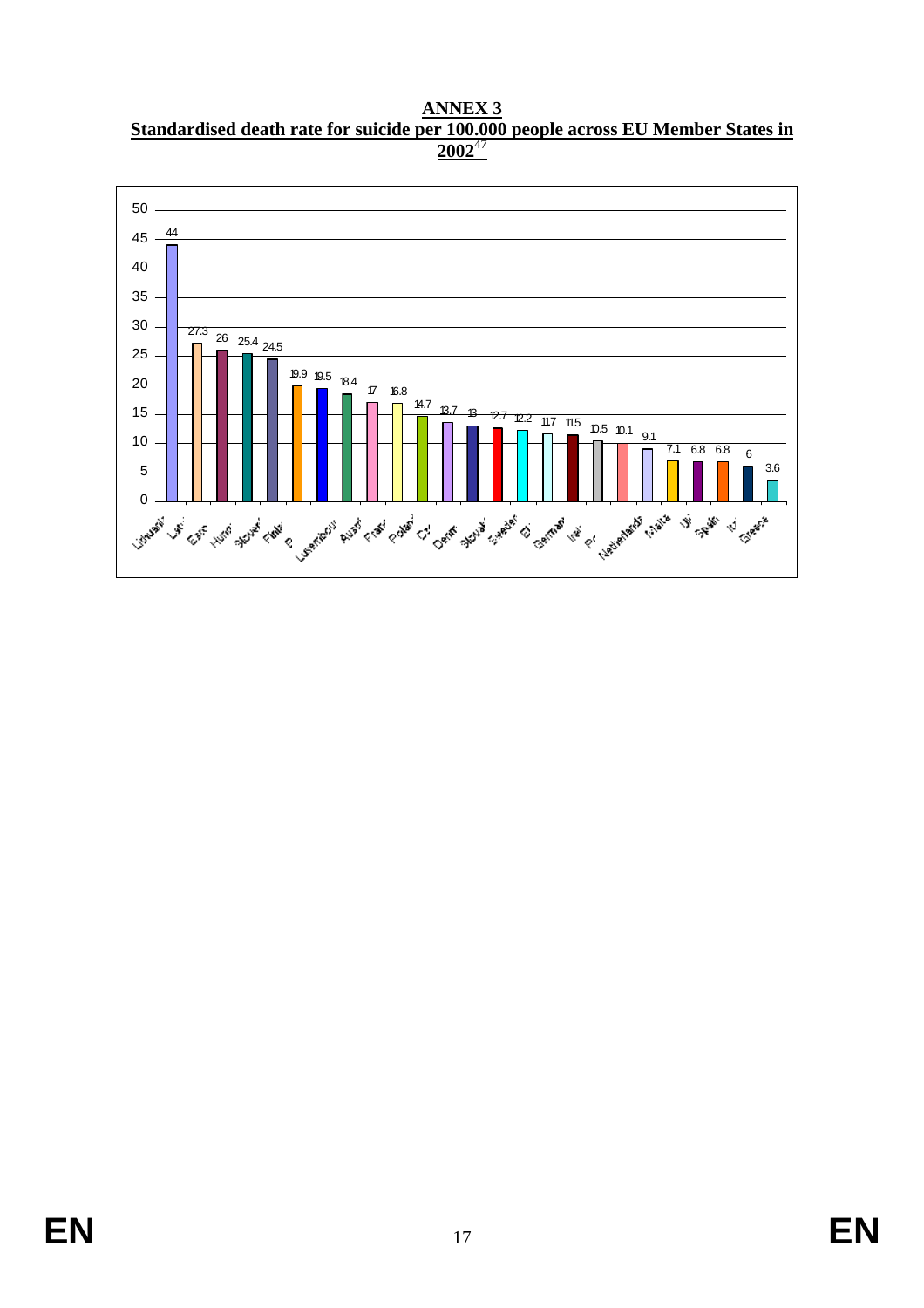**ANNEX 4 Long term economic costs of mental health problems. Costs converted to Euros and 2002 prices used**

![](_page_21_Figure_1.jpeg)

Scott, S.; Knapp, M.; Henderson, J.; Maughan, B.: Financial cost of social exclusion. Followup study of anti-social children into adulthood, British Medical Journal (BMJ), 323, 191-196. Costs converted into Euro-values by David McDaid, Mental Health Economics European Network.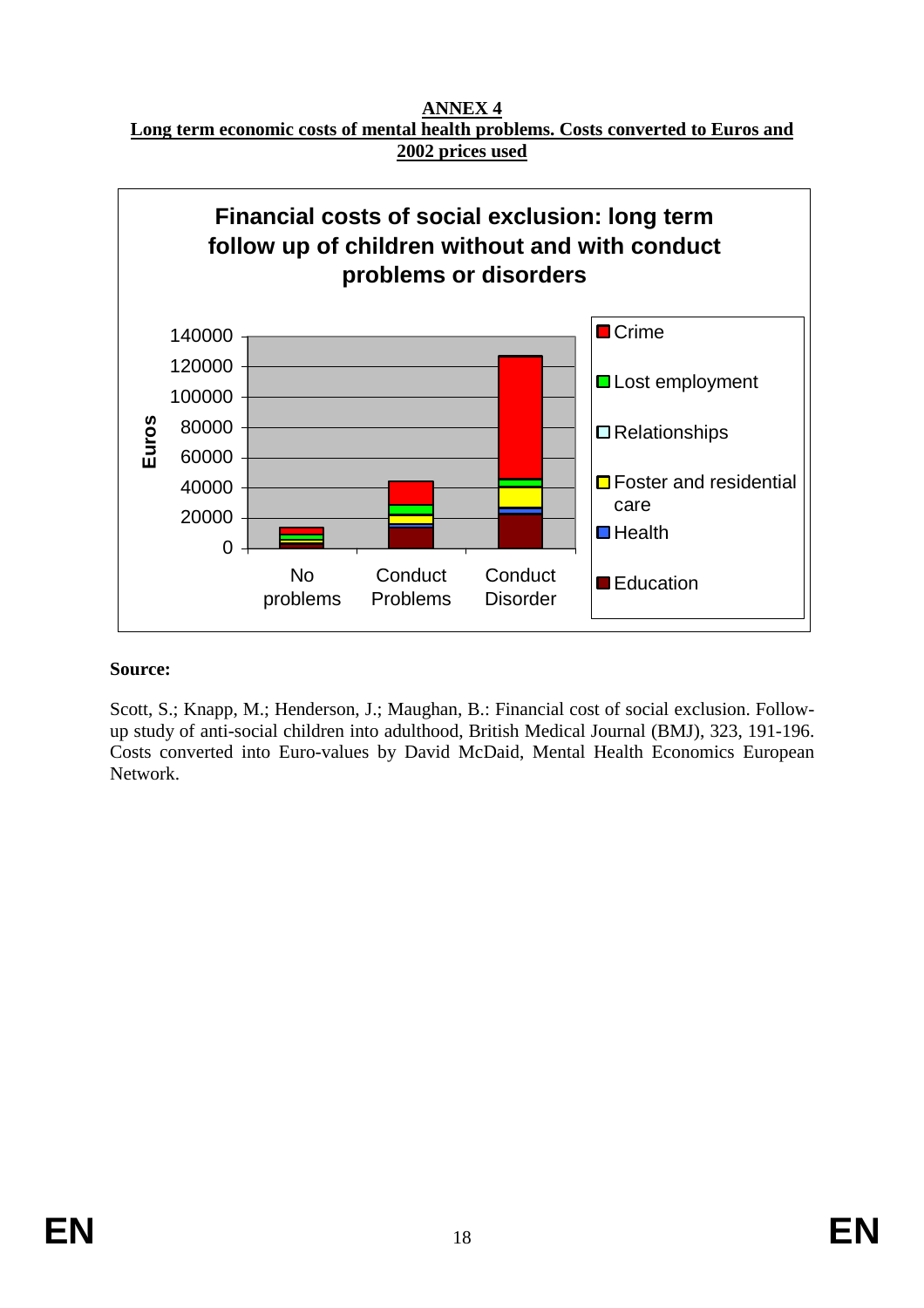| Year    | Title of the event                                                                                             | <b>Level</b>                                               | Council<br>resolutions/conclusions                                                                  |
|---------|----------------------------------------------------------------------------------------------------------------|------------------------------------------------------------|-----------------------------------------------------------------------------------------------------|
| 04/1999 | Health<br><b>Balancing</b><br>Mental<br>Promotion and Mental Health<br>Care                                    | Joint<br>EU/WHO<br>Meeting                                 |                                                                                                     |
| 10/1999 | Conference<br>European<br>on<br>Promotion of Mental Health and<br>Social Inclusion                             | <b>EU</b> Presidency                                       | Council resolution on the<br>promotion<br>of<br>mental<br>health                                    |
| 03/2000 | Health Determinants in the EU                                                                                  | <b>EU</b> Presidency                                       | Council<br>resolution<br>on<br>health<br>action<br><sub>on</sub><br>determinants                    |
| 06/2000 | Violence<br>Promotion<br>and<br>of<br>Mental Health of Children and<br><b>Young People</b>                     | <b>EU</b> Presidency                                       |                                                                                                     |
| 09/2000 | Prevention of Youth Suicide                                                                                    | <b>EU</b> Presidency                                       |                                                                                                     |
| 01/2001 | Young People and Alcohol                                                                                       | WHO Ministerial<br>conference/EU<br>Presidency             | Council conclusions on a<br>Community strategy to<br>reduce<br>alcohol-related<br>harm              |
| 09/2001 | <b>Future Mental Health Challenges</b><br>Europe: Impact of Other<br>in<br>Policies on Mental Health           | Joint<br><b>EU/WHO</b><br>Meeting                          |                                                                                                     |
| 10/2001 | with<br><b>Stress</b><br>Coping<br>and<br>Depression-Related Problems in<br>Europe                             | Joint<br>EU<br>Presidency<br>and<br><b>WHO</b>             | Council conclusions<br>on<br>combating<br>stress<br>and<br>depression-related<br>problems           |
| 12/2002 | <b>Future Mental Health Challenges</b><br>in Europe: Strengthening Co-<br>operation between EU and WHO         | Joint<br>EU/WHO<br>seminar                                 |                                                                                                     |
| 03/2003 | Mental Illness and Stigma in<br>Europe: Facing up<br>to<br>the<br>Challenges of Social Inclusion<br>and Equity | Joint<br>EU<br>Presidency, WHO<br>and Council of<br>Europe | Council conclusions on<br>combating stigma<br>and<br>discrimination in relation<br>to mental health |

**ANNEX 5 Summary of selected EC events relating to mental health between 1999 and 2005**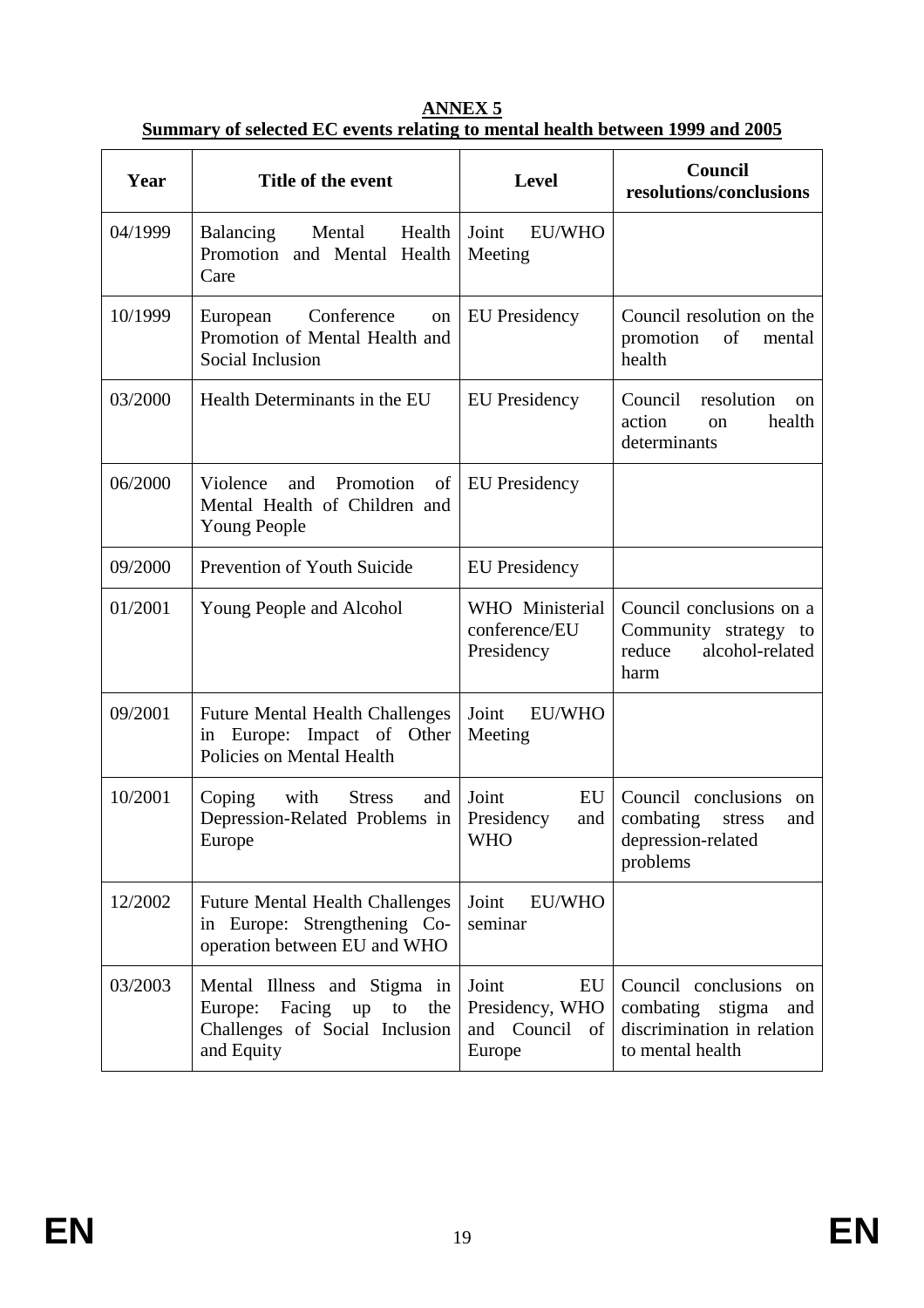| 10/2003 | Mental Health in Europe: New<br>Challenges, New Opportunities      | EC-funded<br>conference/co-<br>sponsored by WHO       |  |
|---------|--------------------------------------------------------------------|-------------------------------------------------------|--|
| 09/2004 | The Mental Health of Children<br>and Adolescents                   | Jointly organised by<br>Commission/WHO/<br>Luxembourg |  |
| 01/2005 | Ministerial<br><b>WHO</b><br>Europe<br>Conference on Mental Health | Commission<br><b>as</b><br>- a<br>coorganiser         |  |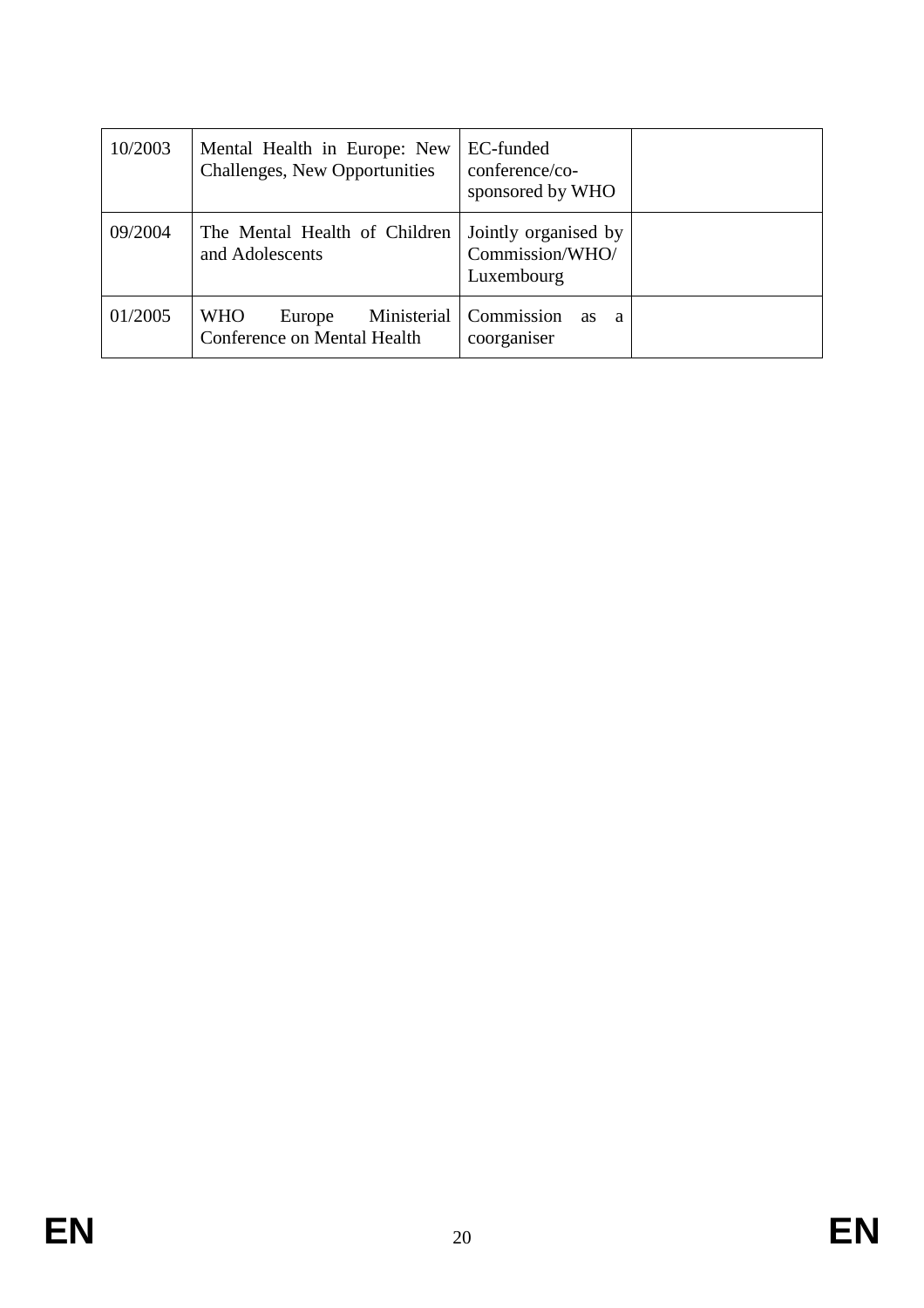**ANNEX 6 Mental Health Expenditure in European Economic Area countries (% of total health expenditure)**

![](_page_24_Figure_1.jpeg)

Mental Health Economics European Network (2004)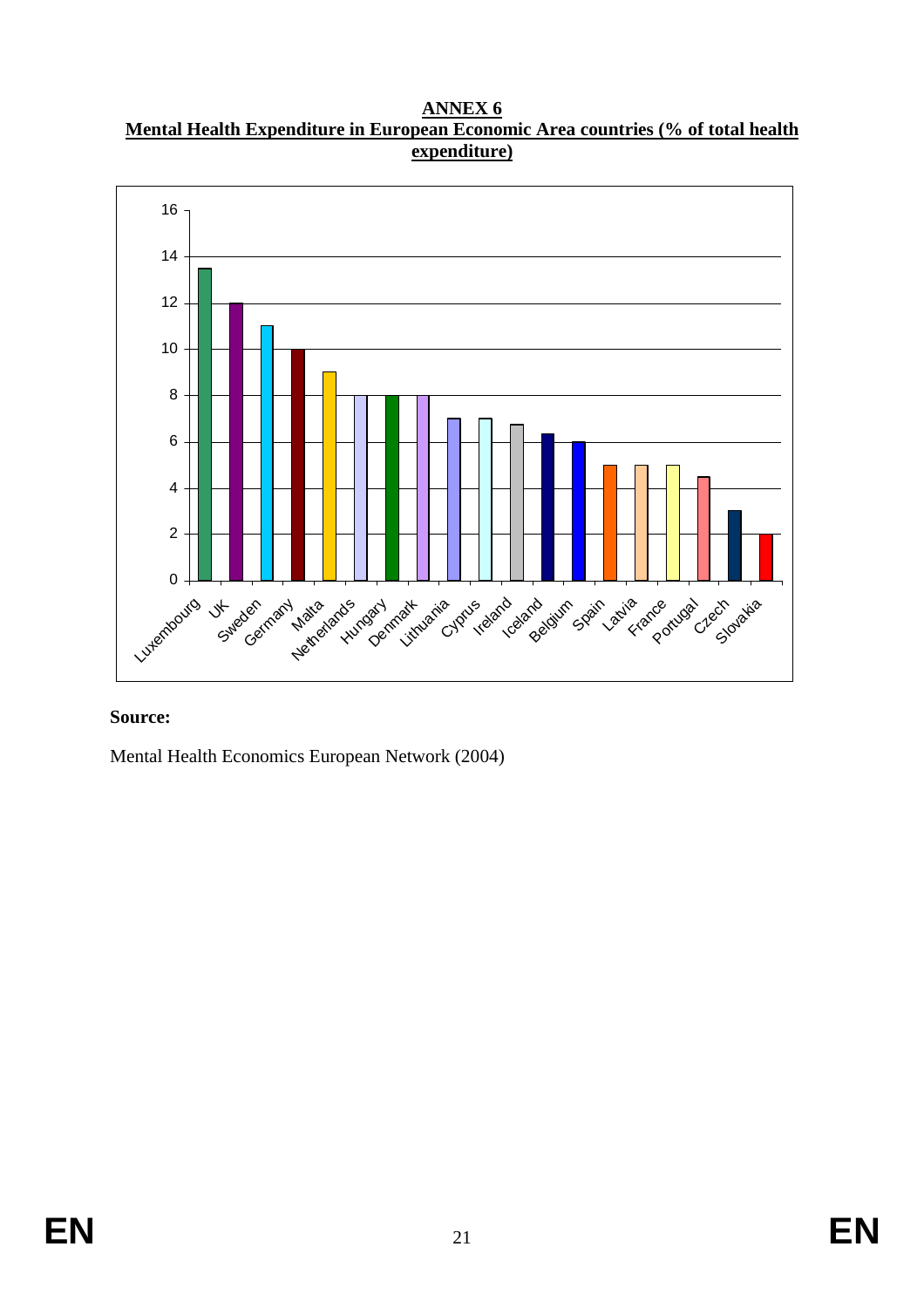| <b>ANNEX7</b>                                                    |
|------------------------------------------------------------------|
| Social, environmental and economic determinants of mental health |

| <b>Risk factors</b>                   | <b>Protective factors</b>             |
|---------------------------------------|---------------------------------------|
| Access to drugs and alcohol           | Empowerment                           |
| Displacement                          | Ethnic minorities integration         |
| Isolation and alienation              | Positive interpersonal interactions   |
| Lack of education, transport, housing | Social participation                  |
| Neighbourhood disorganisation         | Social responsibility and tolerance   |
| Peer rejection                        | Social services                       |
| Poor social circumstances             | Social support and community networks |
| Poor nutrition                        |                                       |
| Poverty                               |                                       |
| Racial injustice and discrimination   |                                       |
| Social disadvantage                   |                                       |
| Urbanisation                          |                                       |
| Violence and delinquency              |                                       |
| War                                   |                                       |
| Work stress                           |                                       |
| Unemployment                          |                                       |

WHO: Prevention of Mental Disorders. Effective Interventions and Policy Options, Summary Report, Geneva 2004, p.21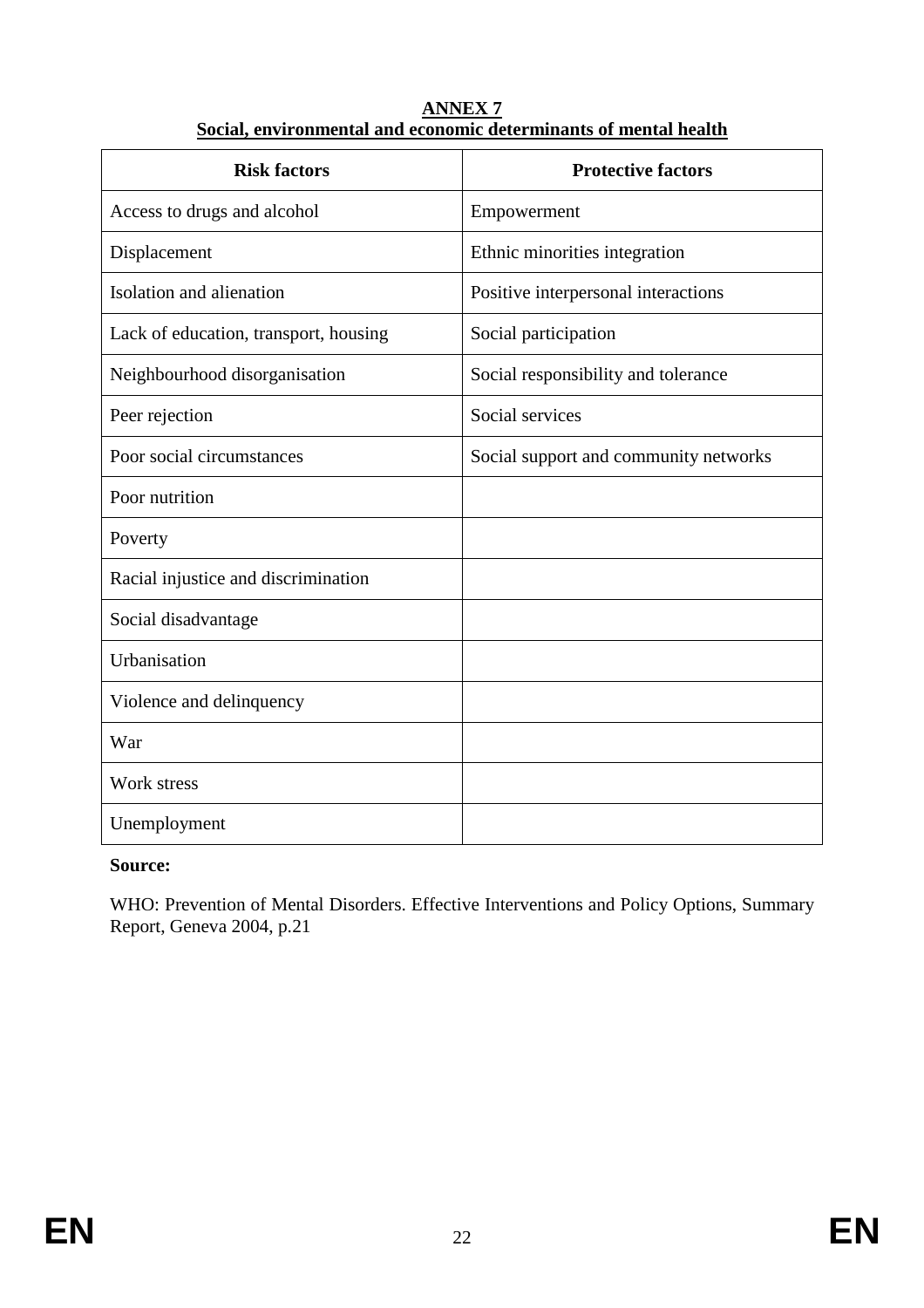## **REFERENCES**

- 1 Communication "Strategic Objectives 2005-2009. Europe 2010: A Partnership for European Renewal. Prosperity, Solidarity and Security", COM(2005)12 of 26.01.2005
- WHO, Strengthening mental health promotion, Geneva 2001 (Fact sheet no. 220)
- 3 Wittchen HU, Jacobi F: Size and burden of mental disorders in Europe: a critical review and appraisal of 27 studies. European Neurospsychopharmacology, Volume 15 (2005), Number 4, pp. 357-376. Percentage values based on Commission's own calculations.
- WHO, World Health Report 2001, p. 11. http://www.who.int/whr/2001
- 5 Deaths caused by traffic accidents: 50700, homicide: 5350, HIV/AIDS: 5000, WHO figures for 2002. Own calculations based on Eurostat statistics and WHO Health For All Mortality Database
- <sup>6</sup><br>Estimation by ILO. http://agency.osha.eu.int/publications/newsletter/8/en/index\_23.htm
- As confirmed by Mental Health Economics European Network, project co-funded from Community Health Promotion Programme (1997-2002), implemented by Mental Health Europe-Santé Mentale Europe,  $(2001-2003)$ , http://www.mentalhealth-econ.org.
- Scott S, Knapp M, Henderson J, Maughan B: Financial costs of social exclusion: follow-up study of antisocial children into adulthood, British Medical Journal, 323 (2001), 191-196.
- The conference established a Mental Health Declaration for Europe and a Mental Health Action Plan for
- Europe, both for the WHO European Region. http://www.euro.who.int/mentalhealth2005 0nly 26% of adult Europeans with a mental disorder have a contact with formal health services (Alonso, J., Angermeyer, M., Bernert, S.et al. (2004). Use of Mental Health Services in Europe: Results from the European Study on Epidemiology of Mental Disorders (ESEMeD) Project. Acta Psychiatr Scand; 109
- (suppl 420): 47-54. 11 Article 152 of the EC Treaty, http://europa.eu.int/eur-lex/en/treaties/selected/livre235.html
- 12 An overview is given in the publication: "Action for Mental Health. Activities co-funded from European Community Public health Programmes 1997-2004", http://europa.eu.int/comm/health/ph\_determinants/life\_style/mental\_health\_en.htm. A list of all completed and ongoing such projects can be found under:
- http://europa.eu.int/comm/health/ph\_projects/project\_en.htm<br>
Decision No 1786/2002/EC of the European Parliament and of the Council of 23 September 2002 adopting a programme of Community action in the field of public health (2003-2008). Official Journal L
- <sup>14</sup> Council Directive 2000/78/EC of 27 November 2000 establishing a general framework for equal treatment in employment and occupation, Official Journal L303 of 2.12.2000, 16-22
- 15 of 12.12.2000, 15 Fifth Framework Programme for research, technological development and demonstration activities (1998 to 2002), Decision No 182/1999/EC of the European Parliament and of the Council of 22.12.1998, Official Journal L26/1 of 01.02.1999,.Sixth Framework Programme for research, technological development and demonstration activities covering the period 2002-2006, Decision N° 1513/2002/EC of the European Parliament and of the Council of 27.06.2002, Official Journal L232/1 of 29.08.2002;
- Official Journal L294/1 of 29.10.02.<br><sup>16</sup> Mental health disability : a european assessment in the year 2000, MHEDEA-2000, RTD Project QLG5-1999-01042, http://dbs.cordis.lu/fep-cgi/srchidadb?ACTION=D&SESSION=41092005-9-
- <sup>17</sup> A list of health-related projects under the Information Society Technologies Programme (IST) under Reseach Framework Programmes can be found under http://www.cordis.lu/ist/ka1/health/projectbooklet/others.htm. Mental health-related projects include
- MULTIPLE, ALDICT, ACTION, TASK, ASTRID, MEDIATE and VEPSY UPDATED.<br>
http://europa.eu.int/comm/justice\_home/funding/daphne/funding\_daphne\_en.htm
- <sup>19</sup> Eurostat. Figures for 2002 (Greece: latest available figure), as in annex 2.
- 20 Project co-funded from the Community Health Monitoring Programme (1998-2002), implemented by the Mutelle Générale de l'Education Nationale, Paris (2001-2004). The project covered the former 15 Member States of the EU, Norway and Iceland, .http://europa.eu.int/comm/health/ph\_projects/2001/monitoring/fp\_monitoring\_2001\_frep\_06\_en.pdf. A corresponding project to collect data and information for the new Member States is currently being

implemented as part of the "project "Mental health Information and Determinants for the European Level", cofunded from the Community Public Health Programme (2003-2008), implemented by STAKES, Finland, http://www.stakes.fi/mentalhealth/mindful.html.

 $\overline{a}$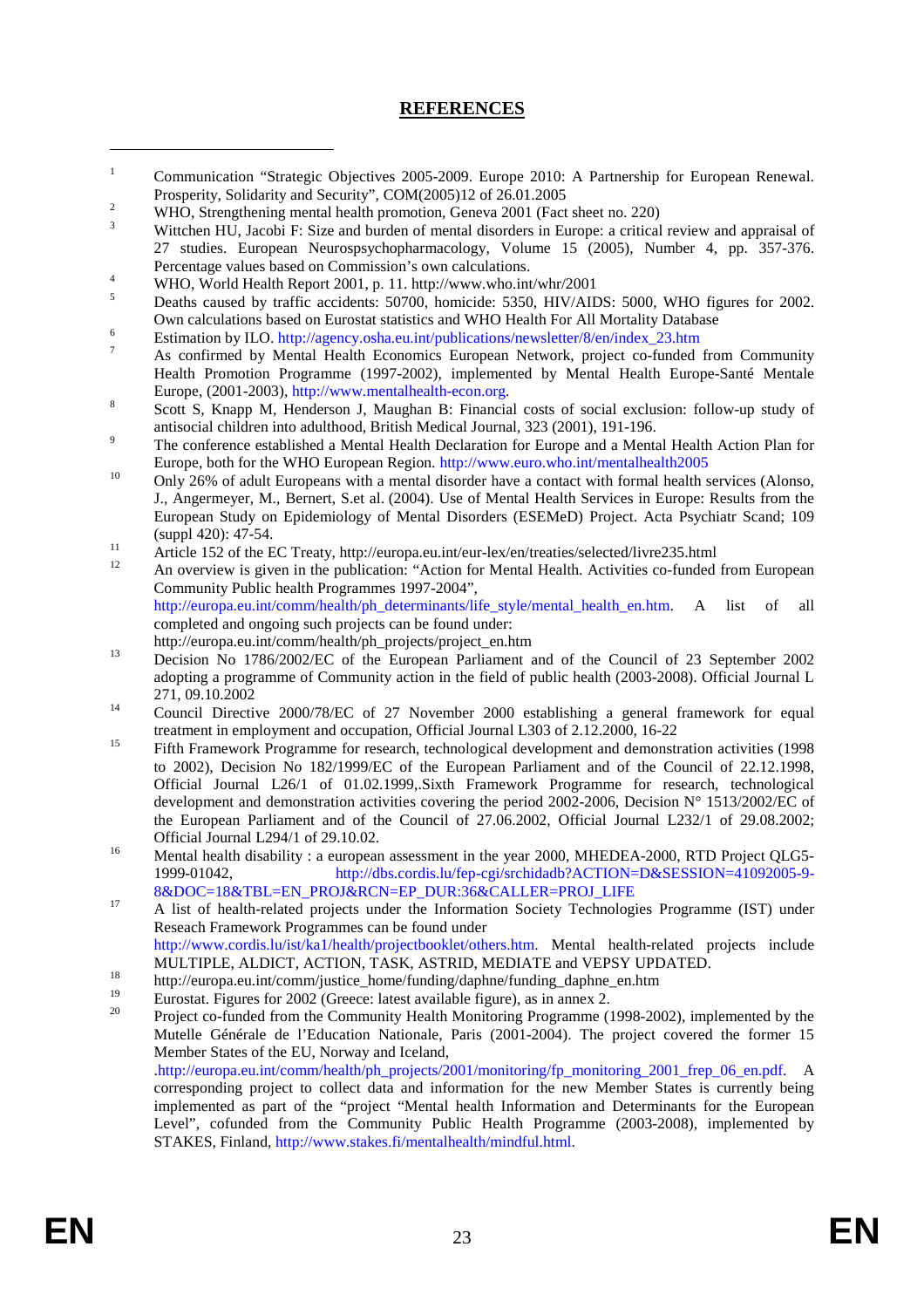- <sup>21</sup> Established through the project co-funded from the Community Public Health Programme (2003-2008): Generalitat de Catalunya, European Platform for Mental Health Promotion and Mental Disorder
- Prevention: indicators, interventions and strategies. Http://www.impha.net<br>
22 Council resolution of 18 November 1999 on the promotion of mental health. Official Journal C 086, 24/03/2000 P. 0001 - 0002, Council Recommendation of 5 June 2001 on the drinking of alcohol by young people. Official Journal L161, 16/06/2001, P. 0038- 0041 Council conclusions of 5 June 2001 on a Community strategy to reduce alcohol-related harm. Official Journal C 175, 20/06/2001 P. 0001- 0002 Council conclusions of 15 November 2001 on combating stress and depression-related problems. Official Journal C 006 , 09/01/2002 P. 0001 - 0002 Council Conclusions on combating stigma and discrimination in relation to mental illness of 2 June 2003. Official Journal C 141, 17/06/2003 P.0001-0002
	- Council conclusions on a Community Mental Health Action of 3 June 2005.<br>http://europa.eu.int/comm/health/ph determinants/life style/mental/docs/ev 20050602 en.pdf
- $\frac{1}{23}$  Project co-funded under Community Health Promotion Programme (1997-2002): Academic Centre of Social Sciences, University of Nijmegen: Integrating mental health promotion interventions into countries's policies, practice and the health care system (2002-2005), www.imhpa.net 24 The documents can be downloaded under
- http://europa.eu.int/comm/health/ph\_projects/2002/promotion/fp\_promotion\_2002\_frep\_16\_en.pdf and
- http://www.imhpa.net<br>
<sup>25</sup> For further reading: WHO: Promoting Mental Health. Concepts, Emerging Evidence, Practice. Summary Report, Geneva 2004; WHO: Prevention of Mental Disorders. Effective Interventions and Policy Options, Summary Report, Geneva 2004. http://www.who.int/mental/evidence/en
- <sup>26</sup> Projects co-funded from the Community Health Promotion Programme: Mental Health Europe-Santé Mentale Europe, Mental Health Promotion of Adolescents and Young People (2000-2001), http://europa.eu.int/comm/health/ph\_projects/2000/promotion/promotion\_project\_2000\_full\_en.htm#14; Mental Health Europe-Santé Mentale Europe, Mental Health Promotion of Children up to 6 years of Age
- (1997-1999),<br>http://europa.eu.int/comm/health/ph\_projects/1998/promotion/promotion\_project\_1998\_full\_en.htm#17.
- <sup>27</sup> Merllie, D. & Paoli, P. (2001) Ten years of working conditions in the European Union. Dublin: European Foundation for the Improvement of Living and Working Conditions
- <sup>28</sup> Projects co-funded from the Community Health Promotion Programme: Belgische Interuniversitair Centrum, Coping with Stress and Depression-related Problems in Europe (2001-2003), http://europa.eu.int/comm/health/ph\_projects/2001/promotion/promotion\_project\_2001\_full\_en.htm#7; Mental Health Promotion and Prevention Strategies for Coping with Anxiety, Depression and Stress related disorders in Europe (2001-2003),
	- http://europa.eu.int/comm/health/ph\_projects/2001/promotion/promotion\_project\_2001\_full\_en.htm#2
- $rac{29}{30}$  as in footnote 21

-

- 30 Project co-funded from the Community Health Promotion Programme: Universidad de Deusto, Faculty of Sociology, Unemployment and Mental Health,<br>http://europa.eu.int/comm/health/ph\_projects/1999/promotion/promotion\_project\_1999\_full\_en.htm#6
- 
- http://europa.eu.int/comm/health/ph\_projects/1999/promotion\_promotion\_project\_1999\_nam\_en.html<br>Council Resolution of 18.11.1999 (cf. footnote 22) on the promotion of mental health invited the Commission to consider, after consultation of the member states, the need to draw up a proposal for a
- Council recommendation on the promotion for mental health.<br><sup>32</sup> Expert Report "Actions against depression. Improving mental and well-being by combating the adverse health, social and economic consequences of depression", Commission 2004.<br>http://europa.eu.int/comm/health/ph\_determinants/life\_style/mental/depression\_en.htm
- 
- http://europa.eu.int/comm/health/ph\_determinants/life\_style/drug/documents/drug\_strategy0512\_en.pdf<br>34 0Circlession\_34 0Circlession\_31 0Circlession\_31 0Circlession\_31 10
- $^{34}$  Official Journal C 168 of 08/07/2005, p. 1-18
- <sup>35</sup> http://europa.eu.int/eur-lex/pri/en/oj/dat/2003/l\_165/l\_16520030703en00310033.pdf
- Project co-funded under the Community Public Health Programme 2003-2008, implemented by Ludwig<br>Maximilians-University Munich (2004-2005), http://www.eaad.net
- Maximilians-University Munich (2004-2005), http://www.eaad.net<br>Berger, H., K. Krajic, Berger, H., K. Krajic, R. Paul (Hrsg.): Health Promoting Hospitals in Practice: Developing Projects and Networks. Conrad, Gamburg<br><sup>38</sup> Project under the European Social Fund: Inclusion Europe, Included in Society (2003-2004),
- http://europa.eu.int/comm/employment\_social/index/socinc\_en.pdf